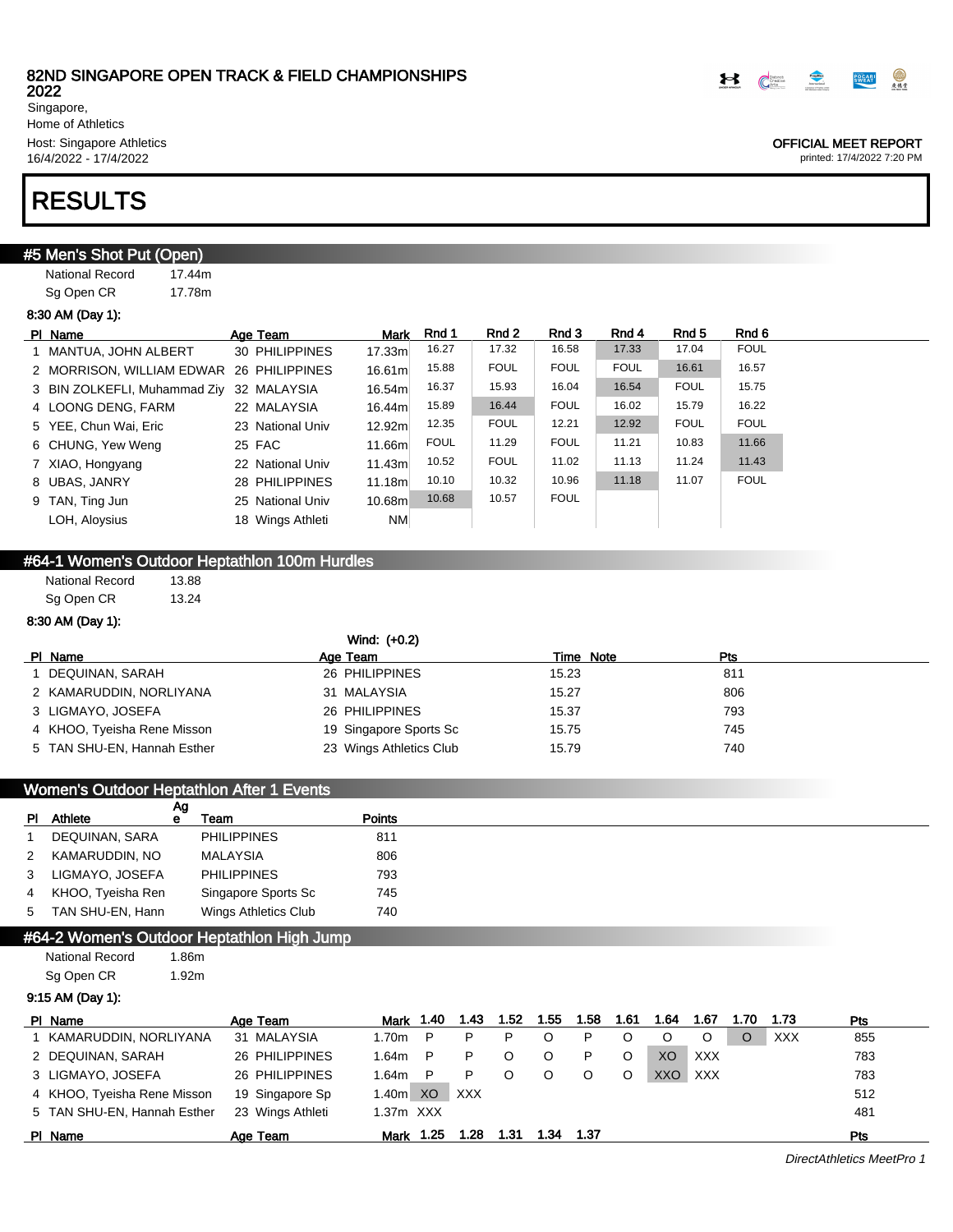2022

Singapore, Home of Athletics Host: Singapore Athletics

16/4/2022 - 17/4/2022

# RESULTS

| #64-2 Women's Outdoor Heptathlon High Jump (cont'd) |                          |  |  |  |     |
|-----------------------------------------------------|--------------------------|--|--|--|-----|
| 4 KHOO, Tyeisha Rene Misson 19 Singapore Sp         | <i>(cont'd)</i> O P O XO |  |  |  | 512 |
| 5 TAN SHU-EN, Hannah Esther 23 Wings Athleti        | 1.37m P P P O $\Omega$   |  |  |  | 481 |

|     |                   |    | Women's Outdoor Heptathlon After 2 Events |               |
|-----|-------------------|----|-------------------------------------------|---------------|
| PI. | Athlete           | Αg | Team                                      | <b>Points</b> |
|     |                   | е  |                                           |               |
|     | KAMARUDDIN, NO    |    | MALAYSIA                                  | 1661          |
| 2   | DEQUINAN, SARA    |    | <b>PHILIPPINES</b>                        | 1594          |
| 3   | LIGMAYO, JOSEFA   |    | <b>PHILIPPINES</b>                        | 1576          |
| 4   | KHOO, Tyeisha Ren |    | Singapore Sports Sc                       | 1257          |
| 5   | TAN SHU-EN, Hann  |    | Wings Athletics Club                      | 1221          |

#### #35 Men's 200 Meters (Open)

| <b>National Record</b> | 21.14 |
|------------------------|-------|
| Sg Open CR             | 20.86 |

### 9:30 AM (Day 1):

### Prelims

| PI Name                      | Age Team                 | Time Note                      | H(PI) |
|------------------------------|--------------------------|--------------------------------|-------|
| 1 MOHD FAHMI. MUHAMMAD AZEEM | 18 MALAYSIA              | $(+0.5)$<br>21.78 <sub>g</sub> | 2(1)  |
| 2 LOUIS, MARC BRIAN          | 20 Singapore             | $(+0.5)$<br>21.87 <sub>g</sub> | 2(2)  |
| 3 LEE, REUBEN RAINER         | 20 Singapore             | $(+0.5)$<br>22.24q             | 2(3)  |
| 4 NYEPA, JONATHAN            | 26 MALAYSIA              | $(+0.5)$<br>22.45q             | 2(4)  |
| 5 TAN, ZONG YANG             | 28 Singapore             | $(+0.5)$<br>22.48 <sub>9</sub> | 2(5)  |
| 6 RYAN, Praharsh             | 24 Nanyang Technologi    | $(+0.5)$<br>22.71a             | 2(6)  |
| 7 TEH, Mitchell              | 25 National University S | $(-0.3)$<br>22.86 <sub>g</sub> | 1(1)  |
| 8 BULL, Jonathan             | 25 Wings Athletics Club  | $(-0.3)$<br>22.91q             | 1(2)  |
| 9 TEOW, Alphonsus            | 23 National University S | $(-0.3)$<br>23.26              | 1(3)  |
| NG, CHIN HUI                 | 28 Singapore             | <b>DNS</b>                     |       |
| CHNG, Elgene                 | 24 National University S | <b>DNS</b>                     |       |
| KHAN, Hassan                 | 23 Nanyang Technologi    | <b>DNS</b>                     |       |

## #4 Women's High Jump (Open)

National Record 1.86m Sg Open CR 1.92m

### 10:30 AM (Day 1):

| PI Name         | Age Team   | Mark       | 1.65 | 1.70 | 1.75 | 1.78 | 1.81 | 1.84 | 1.87 |  |  |
|-----------------|------------|------------|------|------|------|------|------|------|------|--|--|
| 1 SNG, Michelle | 35 Swift   | .81m       |      |      |      |      | XXO  |      | ХX   |  |  |
| SIM, Judith     | 33 Maxform | <b>DNS</b> |      |      |      |      |      |      |      |  |  |

## #12 Women's Javelin (Open)

National Record 51.66m

Sg Open CR 55.39m 10:35 AM (Day 1):

| 10:35 AM (Day 1): |  |
|-------------------|--|
|-------------------|--|

| PI Name           | Age Team         | Mark    | Rnd 1 | Rnd 2 | Rnd 3       | Rnd 4 | Rnd 5 | Rnd 6 |
|-------------------|------------------|---------|-------|-------|-------------|-------|-------|-------|
| PALABRICA. EVALYN | 28 PHILIPPINES   | 45.81ml | FOUL  | 41.15 | 42.61       | 44.17 | 43.05 | 45.81 |
| 2 DEQUINAN, SARAH | 26 PHILIPPINES   | 45.08m  | 39.13 | PASS  | PASS        | PASS  | 40.87 | 45.08 |
| 3 PHUA, Jaydene   | 18 Wings Athleti | 31.06m  | 28.86 | 30.28 | <b>FOUL</b> | 26.43 | 31.06 | 30.53 |



### OFFICIAL MEET REPORT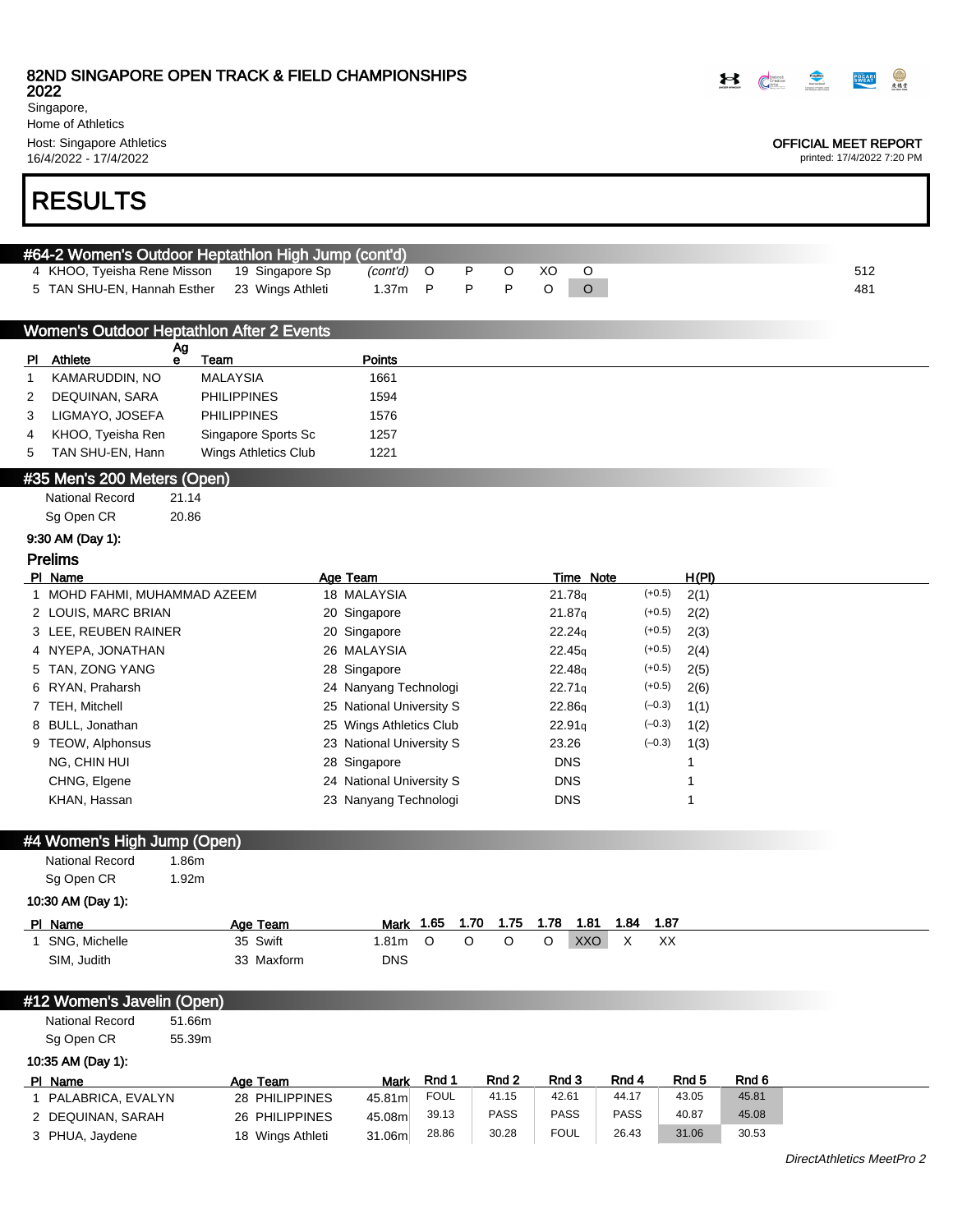2022 Singapore, Home of Athletics Host: Singapore Athletics

16/4/2022 - 17/4/2022

# RESULTS

| #12 Women's Javelin (Open) (cont'd)        |       |                                |                      |         |      |                  |            |                  |            |         |       |             |      |
|--------------------------------------------|-------|--------------------------------|----------------------|---------|------|------------------|------------|------------------|------------|---------|-------|-------------|------|
| 10:35 AM (Day 1):                          |       |                                |                      |         |      |                  |            |                  |            |         |       |             |      |
| PI Name                                    |       | Age Team                       | <b>Mark</b>          | Rnd 1   |      | Rnd <sub>2</sub> | Rnd 3      |                  | Rnd 4      |         | Rnd 5 | Rnd 6       |      |
| 4 SHANMUGARATNAM, Maya                     |       | 26 Wings Athleti               | 29.68m               | 27.50   |      | 26.06            | 28.32      |                  | 29.68      |         | 28.65 | 28.77       |      |
| LIGMAYO, JOSEFA                            |       | 26 PHILIPPINES                 | <b>DNS</b>           |         |      |                  |            |                  |            |         |       |             |      |
|                                            |       |                                |                      |         |      |                  |            |                  |            |         |       |             |      |
| #29 Men's 110m Hurdles (Open)              |       |                                |                      |         |      |                  |            |                  |            |         |       |             |      |
| <b>National Record</b>                     | 13.97 |                                |                      |         |      |                  |            |                  |            |         |       |             |      |
| Sg Open CR                                 | 13.83 |                                |                      |         |      |                  |            |                  |            |         |       |             |      |
| 10:30 AM (Day 1):                          |       |                                |                      |         |      |                  |            |                  |            |         |       |             |      |
|                                            |       |                                | Wind: (+0.6)         |         |      |                  |            |                  |            |         |       |             |      |
| PI Name                                    |       |                                | Age Team             |         |      |                  |            | <b>Time Note</b> |            |         |       |             |      |
| 1 ANG, CHEN XIANG                          |       |                                | 28 Singapore         |         |      |                  | 14.24      |                  |            |         |       |             |      |
| 2 VERGEL, ALVIN JOHN                       |       |                                | 25 PHILIPPINES       |         |      |                  | 14.90      |                  |            |         |       |             |      |
| 3 UBAS, JANRY                              |       |                                | 28 PHILIPPINES       |         |      |                  | 16.01      |                  |            |         |       |             |      |
| CHONG, WEI GUAN                            |       |                                | 22 Singapore         |         |      |                  | <b>DNS</b> |                  |            |         |       |             |      |
|                                            |       |                                |                      |         |      |                  |            |                  |            |         |       |             |      |
| #30 Women's 100m Hurdles (Open)            |       |                                |                      |         |      |                  |            |                  |            |         |       |             |      |
| <b>National Record</b>                     | 13.88 |                                |                      |         |      |                  |            |                  |            |         |       |             |      |
| Sg Open CR                                 | 13.24 |                                |                      |         |      |                  |            |                  |            |         |       |             |      |
| 10:50 AM (Day 1):                          |       |                                |                      |         |      |                  |            |                  |            |         |       |             |      |
|                                            |       |                                | Wind: (+2.4)         |         |      |                  |            |                  |            |         |       |             |      |
| PI Name                                    |       |                                | Age Team             |         |      |                  |            | <b>Time Note</b> |            |         |       |             |      |
| 1 NOVA, Emilia                             |       |                                | 27 Indonesia         |         |      |                  | 13.74      |                  |            |         |       |             |      |
| 2 ESCOTON, MELISSA                         |       |                                | 25 PHILIPPINES       |         |      |                  | 13.96      |                  |            |         |       |             |      |
| 3 ONG, KERSTIN                             |       |                                | 25 Singapore         |         |      |                  | 14.99      |                  |            |         |       |             |      |
| 4 DEQUINAN, SARAH                          |       |                                | 26 PHILIPPINES       |         |      |                  | 15.04      |                  |            |         |       |             |      |
| 5 LIGMAYO, JOSEFA                          |       |                                | 26 PHILIPPINES       |         |      |                  | 15.13      |                  |            |         |       |             |      |
|                                            |       |                                |                      |         |      |                  |            |                  |            |         |       |             |      |
|                                            |       |                                |                      |         |      |                  |            |                  |            |         |       |             |      |
|                                            |       |                                |                      |         |      |                  |            |                  |            |         |       |             |      |
| National Record                            | 2.22m |                                |                      |         |      |                  |            |                  |            |         |       |             |      |
| Sg Open CR                                 | 2.30m |                                |                      |         |      |                  |            |                  |            |         |       |             |      |
| 1:50 PM (Day 1):                           |       |                                |                      |         |      |                  |            |                  |            |         |       |             |      |
| PI Name                                    |       |                                | Mark 1.95            |         | 2.00 | 2.02             | 2.04       | 2.06             | 2.08       | 2.12    | 2.16  | 2.20        | 2.23 |
| 1 KAM, KAMPTON                             |       | Age Team<br>21 Singapore       | 2.20m                | P       | O    | P                | O          | ${\sf P}$        | $\circ$    | $\circ$ |       | XXO XXO XXX |      |
| 2 UBAS, JANRY                              |       | 28 PHILIPPINES                 | 2.06m                | $\circ$ | O    | P                | O          | $\circ$          | <b>XXX</b> |         |       |             |      |
| 3 PAK, Andrew                              |       | 20 Wings Athleti               | 2.04m                | O       | O    | O                | O          | <b>XXX</b>       |            |         |       |             |      |
| PI Name                                    |       |                                | Mark                 | 1.90    |      |                  |            |                  |            |         |       |             |      |
| 1 KAM, KAMPTON                             |       | Age Team                       |                      | O       |      |                  |            |                  |            |         |       |             |      |
| #3 Men's High Jump (Open)<br>2 UBAS, JANRY |       | 21 Singapore<br>28 PHILIPPINES | (cont'd)<br>(cont'd) | O       |      |                  |            |                  |            |         |       |             |      |
| 3 PAK, Andrew                              |       | 20 Wings Athleti               | (cont'd)             | O       |      |                  |            |                  |            |         |       |             |      |



### OFFICIAL MEET REPORT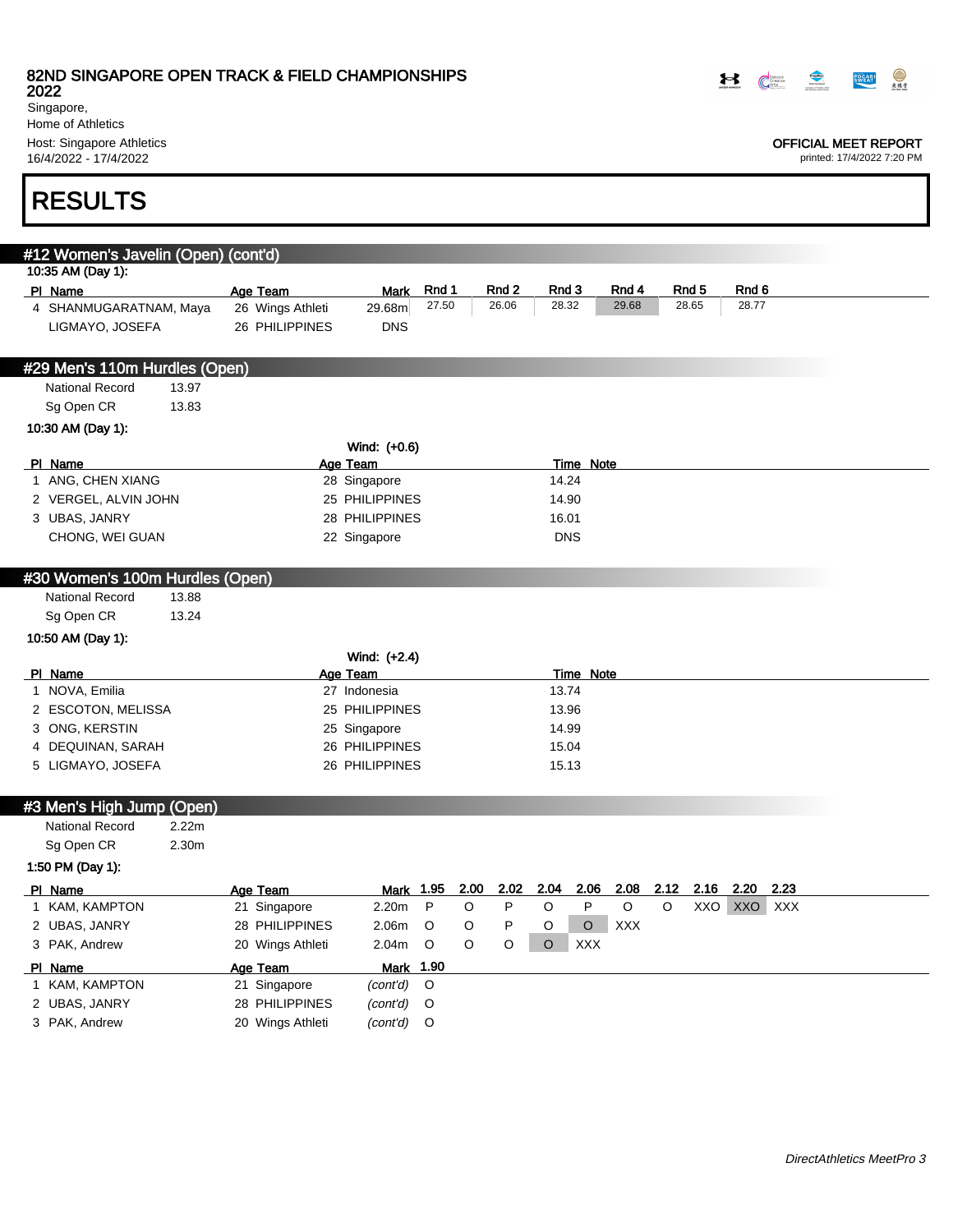

OFFICIAL MEET REPORT printed: 17/4/2022 7:20 PM

2022 Singapore, Home of Athletics Host: Singapore Athletics 16/4/2022 - 17/4/2022

## RESULTS

## #64-3 Women's Outdoor Heptathlon Shot Put

National Record 18.57m Sg Open CR 18.74m 1:55 PM (Day 1):

| PI Name                     | Age Team         | <b>Mark</b> | Rnd 1 | Rnd 2       | Rnd 3 | Rnd 4       | Rnd 5       | Rnd 6       | Pts |
|-----------------------------|------------------|-------------|-------|-------------|-------|-------------|-------------|-------------|-----|
| KAMARUDDIN. NORLIYANA       | 31 MALAYSIA      | 11.69m      | 11.47 | 11.69       | 11.47 | <b>PASS</b> | <b>PASS</b> | <b>PASS</b> | 641 |
| 2 DEQUINAN, SARAH           | 26 PHILIPPINES   | 10.56m      | 9.66  | 10.56       | 9.24  | PASS        | PASS        | <b>PASS</b> | 566 |
| 3 LIGMAYO, JOSEFA           | 26 PHILIPPINES   | 10.08m      | 10.08 | 9.89        | 9.06  | PASS        | <b>PASS</b> | <b>PASS</b> | 535 |
| 4 TAN SHU-EN, Hannah Esther | 23 Wings Athleti | 9.14m       | 8.58  | 8.83        | 9.14  | <b>PASS</b> | <b>PASS</b> | <b>PASS</b> | 473 |
| 5 KHOO, Tyeisha Rene Misson | 19 Singapore Sp  | 7.43m       | 6.34  | <b>FOUL</b> | 7.43  | <b>PASS</b> | PASS        | <b>PASS</b> | 363 |

### Women's Outdoor Heptathlon After 3 Events

|                |                   | Ag |                      |               |
|----------------|-------------------|----|----------------------|---------------|
| PI.            | Athlete           | е  | Team                 | <b>Points</b> |
|                | KAMARUDDIN, NO    |    | MALAYSIA             | 2302          |
| 2              | DEQUINAN, SARA    |    | <b>PHILIPPINES</b>   | 2160          |
| 3              | LIGMAYO, JOSEFA   |    | <b>PHILIPPINES</b>   | 2111          |
| $\overline{4}$ | TAN SHU-EN, Hann  |    | Wings Athletics Club | 1694          |
| 5              | KHOO, Tyeisha Ren |    | Singapore Sports Sc  | 1620          |

### #25 Men's 400m Hurdles (Open)

National Record 51.73 Sg Open CR 50.20

### 2:50 PM (Day 1):

| PI Name                  | Age Team       | Time Note |
|--------------------------|----------------|-----------|
| QUEK. CALVIN             | 26 Singapore   | 51.85     |
| 2 EDWIN BINSAR, Halomoan | 22 Indonesia   | 52.84     |
| 3 MEDINA, FRANCIS        | 26 PHILIPPINES | 53.20     |
| 4 AMIR, Harith           | 20 Reactiv     | 1:02.81   |

#### #26 Women's 400m Hurdles (Open)

| <b>National Record</b> | 58.93 |                          |           |  |
|------------------------|-------|--------------------------|-----------|--|
| Sg Open CR             | 56.66 |                          |           |  |
| 3:10 PM (Day 1):       |       |                          |           |  |
| PI Name                |       | Age Team                 | Time Note |  |
| 1 GOH, Celeste         |       | 23 National University S | 1:06.72   |  |
| 2 TAN, Clenyce         |       | 23 Nanyang Technologi    | 1:10.35   |  |
| 3 KANG, Pei Ling       |       | 25 Wings Athletics Club  | 1:12.97   |  |

### #24 Women's Triple Jump (Open)

National Record 12.54m Sg Open CR 13.90m

### 3:15 PM (Day 1):

| PI Name              | Age Team        | Mark                                     | Rnd :       | Rnd 2 | Rnd 3                       | Rnd 4       | Rnd 5 | Rnd 6                                                             |  |
|----------------------|-----------------|------------------------------------------|-------------|-------|-----------------------------|-------------|-------|-------------------------------------------------------------------|--|
| KHUDOYAROVA, ROKSANA | 21 European Gol | 13.76m (+2.1)  13.69 (+3.3) 13.35 (+0.0) |             |       | <b>FOUL</b>                 | <b>FOUL</b> |       | $13.57 (+0.7) 13.76 (+2.1)$                                       |  |
| 2 CHANDRU, Bhavika   | 18 Singapore Sp | $11.02m$ (+1.4)                          | FOUL        |       |                             |             |       | $10.79 (+1.5) 11.02 (+1.4) 10.57 (+1.2) 9.38 (+2.5) 10.87 (+1.1)$ |  |
| 3 NG, Jing Ni        | 17 Singapore Sp | $10.48m (+2.2)$                          | <b>FOUL</b> | FOUL  | $10.48 (+2.2) 10.27 (+9.5)$ |             | FOUL  | $10.26(+2.4)$                                                     |  |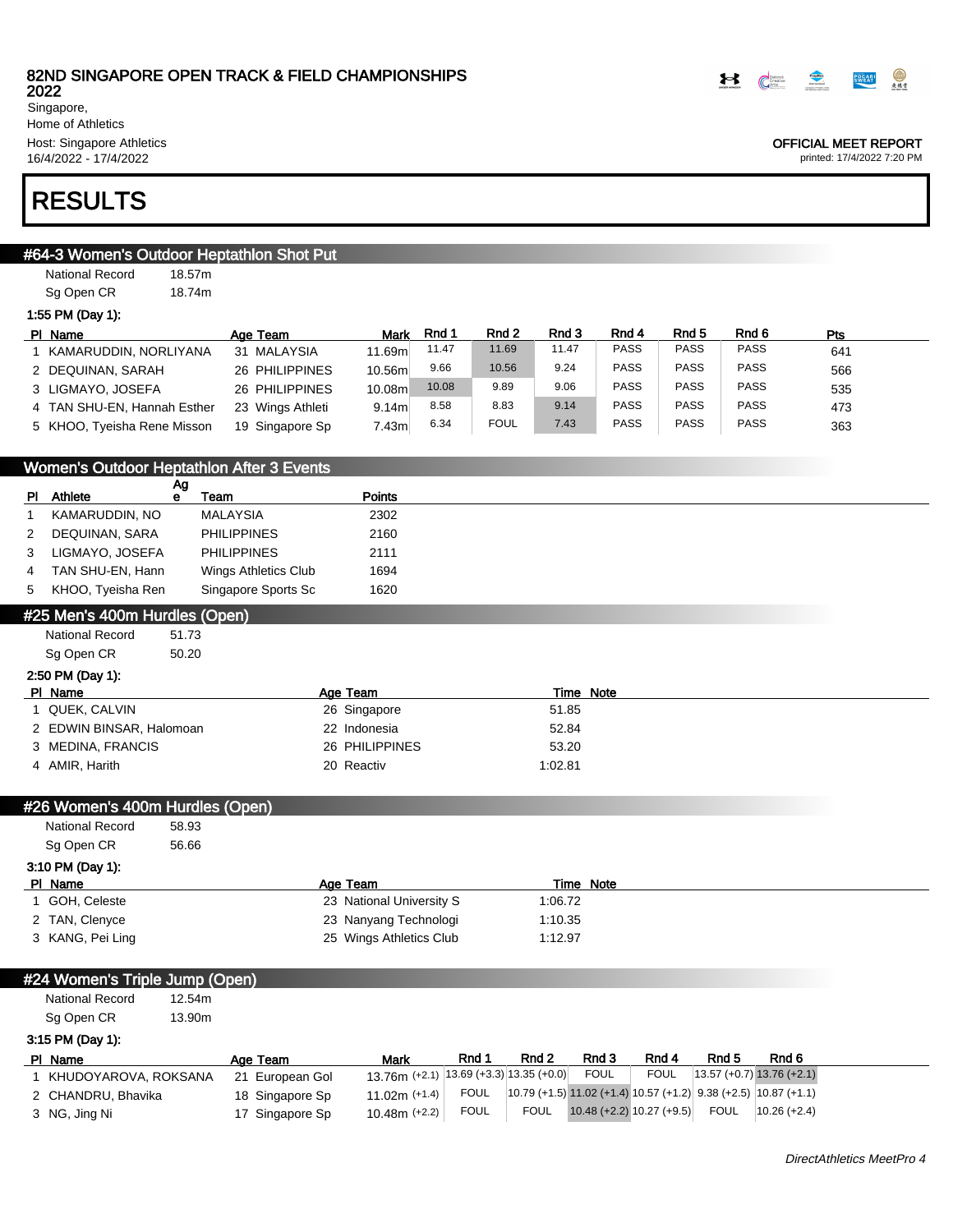

Singapore, Home of Athletics Host: Singapore Athletics

16/4/2022 - 17/4/2022

# RESULTS

| #11 Men's Javelin (Open)                    |                  |                          |       |       |                    |             |             |                      |
|---------------------------------------------|------------------|--------------------------|-------|-------|--------------------|-------------|-------------|----------------------|
| National Record<br>61.07m                   |                  |                          |       |       |                    |             |             |                      |
| Sg Open CR<br>78.93m                        |                  |                          |       |       |                    |             |             |                      |
| 3:30 PM (Day 1):                            |                  |                          |       |       |                    |             |             |                      |
| PI Name                                     | Age Team         | Mark                     | Rnd 1 | Rnd 2 | Rnd 3              | Rnd 4       | Rnd 5       | Rnd 6                |
| 1 CALANO, MELVIN                            | 31 PHILIPPINES   | 66.23m                   | 56.52 | 63.82 | 66.23              | <b>FOUL</b> | <b>FOUL</b> | <b>FOUL</b>          |
| 2 WONG, Yijie Lucas                         | 18 FAC           | 58.10m                   | 47.26 | 53.87 | 58.10              | 54.16       | <b>FOUL</b> | <b>FOUL</b>          |
| 3 NG KAI LEONG, Roy                         | 19 FAC           | 47.44m                   | 46.81 | 47.44 | 46.77              | 42.44       | <b>FOUL</b> | <b>FOUL</b><br>40.78 |
| 4 CHUA, Qi Long                             | 18 FAC           | 42.77m                   | 37.32 | 42.77 | 39.38              | 36.06       | 39.79       |                      |
| CHONG, Weng Teng, Zane                      | 25 National Univ | <b>DNS</b>               |       |       |                    |             |             |                      |
| XIAO, Hongyang                              | 22 National Univ | <b>DNS</b>               |       |       |                    |             |             |                      |
|                                             |                  |                          |       |       |                    |             |             |                      |
| #36 Women's 200 Meters (Open)               |                  |                          |       |       |                    |             |             |                      |
| <b>National Record</b><br>23.60             |                  |                          |       |       |                    |             |             |                      |
| Sg Open CR<br>23.40                         |                  |                          |       |       |                    |             |             |                      |
| 3:40 PM (Day 1):                            |                  |                          |       |       |                    |             |             |                      |
|                                             |                  | Wind: (+0.5)             |       |       |                    |             |             |                      |
| PI Name<br>1 PEREIRA, VERONICA SHANTI       |                  | Age Team<br>26 Singapore |       |       | Time Note<br>24.58 |             |             |                      |
| 2 LIM, GWENDOLYN THERESE                    |                  | 20 Singapore             |       |       | 27.37              |             |             |                      |
|                                             |                  |                          |       |       |                    |             |             |                      |
| #35 Men's 200 Meters (Open)                 |                  |                          |       |       |                    |             |             |                      |
| <b>National Record</b><br>21.14             |                  |                          |       |       |                    |             |             |                      |
| 20.86<br>Sg Open CR                         |                  |                          |       |       |                    |             |             |                      |
| 3:50 PM (Day 1):                            |                  |                          |       |       |                    |             |             |                      |
| <b>Finals</b>                               |                  | Wind: (+0.8)             |       |       |                    |             |             |                      |
| PI Name                                     |                  | Age Team                 |       |       | Time Note          |             |             |                      |
| 1 MOHD FAHMI, MUHAMMAD AZEEM                |                  | 18 MALAYSIA              |       |       | 21.52              |             |             |                      |
| 2 LEE, REUBEN RAINER                        |                  | 20 Singapore             |       |       | 21.59              |             |             |                      |
| 3 BULL, Jonathan                            |                  | 25 Wings Athletics Club  |       |       | 23.13              |             |             |                      |
| 4 TAN, ZONG YANG                            |                  | 28 Singapore             |       |       | 31.57 YC-TR-       |             |             |                      |
| 5 NYEPA, JONATHAN                           |                  | 26 MALAYSIA              |       |       | 31.62 YC-TR-       |             |             |                      |
| 6 LOUIS, MARC BRIAN                         |                  | 20 Singapore             |       |       | 32.24 YC-TR-       |             |             |                      |
| RYAN, Praharsh                              |                  | 24 Nanyang Technologi    |       |       | <b>DNF</b>         |             |             |                      |
| TEH, Mitchell                               |                  | 25 National University S |       |       | <b>DNS</b>         |             |             |                      |
|                                             |                  |                          |       |       |                    |             |             |                      |
| #64-4 Women's Outdoor Heptathlon 200 Meters |                  |                          |       |       |                    |             |             |                      |
| <b>National Record</b><br>23.60             |                  |                          |       |       |                    |             |             |                      |
| Sg Open CR<br>23.40                         |                  |                          |       |       |                    |             |             |                      |
| 4:00 PM (Day 1):                            |                  |                          |       |       |                    |             |             |                      |
|                                             |                  | Wind: (+0.7)             |       |       |                    |             |             |                      |
| PI Name                                     |                  | Age Team                 |       |       | Time Note          |             |             | <u>Pts</u>           |
| 1 DEQUINAN, SARAH                           |                  | 26 PHILIPPINES           |       |       | 26.59              |             |             | 746                  |
| 2 KAMARUDDIN, NORLIYANA                     |                  | 31 MALAYSIA              |       |       | 27.18              |             |             | 697                  |
| 3 KHOO, Tyeisha Rene Misson                 |                  | 19 Singapore Sports Sc   |       |       | 27.34              |             |             | 684                  |
| 4 LIGMAYO, JOSEFA                           |                  | 26 PHILIPPINES           |       |       | 27.73              |             |             | 652                  |

5 TAN SHU-EN, Hannah Esther 23 Wings Athletics Club 28.76 572



#### OFFICIAL MEET REPORT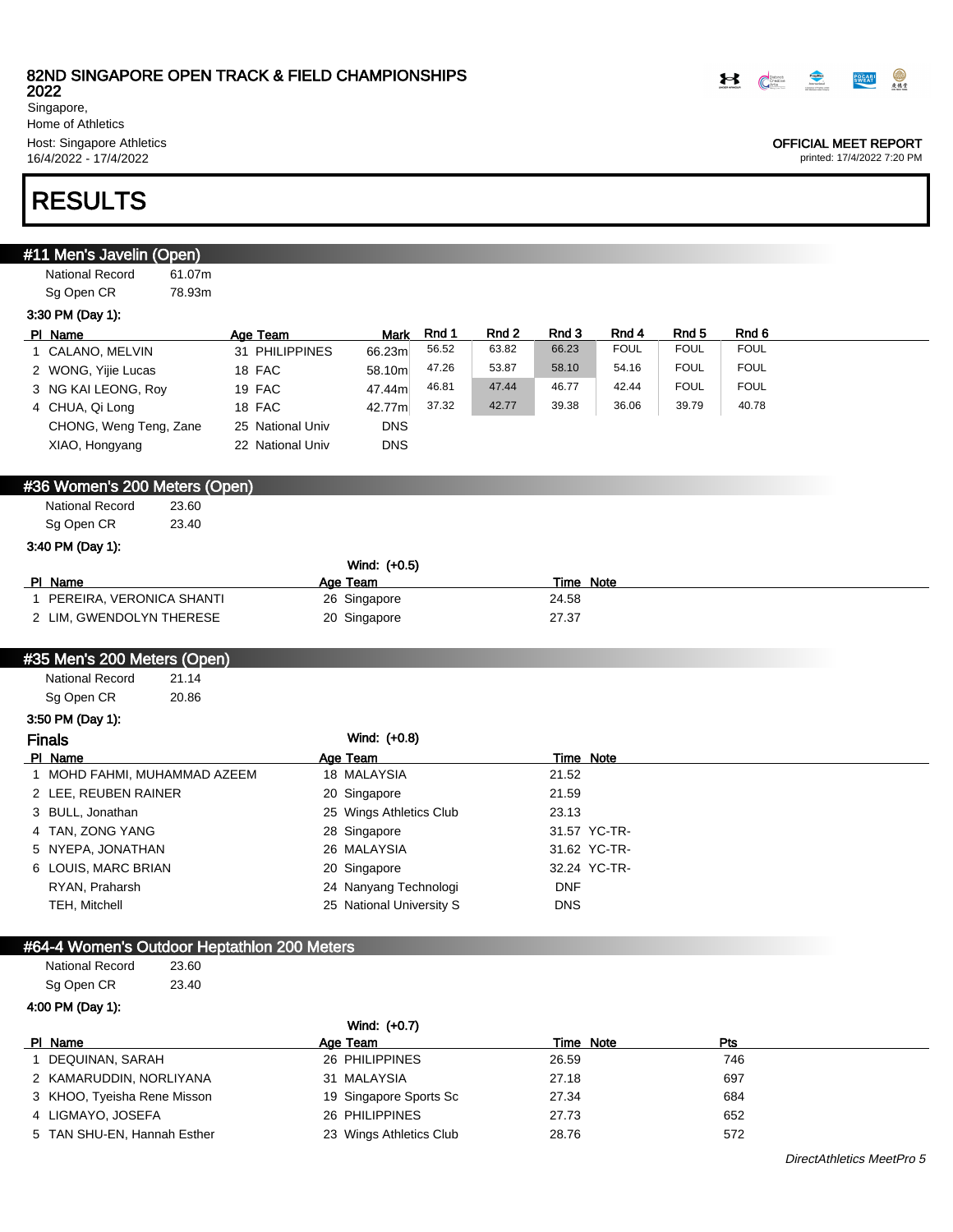2022 Singapore, Home of Athletics Host: Singapore Athletics

16/4/2022 - 17/4/2022

# RESULTS

|              | Women's Outdoor Heptathlon After 4 Events  |                      |                                             |             |                      |                      |                                                    |             |                                                                  |
|--------------|--------------------------------------------|----------------------|---------------------------------------------|-------------|----------------------|----------------------|----------------------------------------------------|-------------|------------------------------------------------------------------|
|              | Ag<br>PI Athlete<br>е                      | Team                 | Points                                      |             |                      |                      |                                                    |             |                                                                  |
| $\mathbf{1}$ | KAMARUDDIN, NO                             | <b>MALAYSIA</b>      | 2999                                        |             |                      |                      |                                                    |             |                                                                  |
| 2            | DEQUINAN, SARA                             | <b>PHILIPPINES</b>   | 2906                                        |             |                      |                      |                                                    |             |                                                                  |
| 3            | LIGMAYO, JOSEFA                            | <b>PHILIPPINES</b>   | 2763                                        |             |                      |                      |                                                    |             |                                                                  |
| 4            | KHOO, Tyeisha Ren                          | Singapore Sports Sc  | 2304                                        |             |                      |                      |                                                    |             |                                                                  |
| 5            | TAN SHU-EN, Hann                           | Wings Athletics Club | 2266                                        |             |                      |                      |                                                    |             |                                                                  |
|              | #23 Men's Triple Jump (Open)               |                      |                                             |             |                      |                      |                                                    |             |                                                                  |
|              | <b>National Record</b><br>16.04m           |                      |                                             |             |                      |                      |                                                    |             |                                                                  |
|              | Sg Open CR<br>16.94m                       |                      |                                             |             |                      |                      |                                                    |             |                                                                  |
|              | 4:25 PM (Day 1):                           |                      |                                             |             |                      |                      |                                                    |             |                                                                  |
|              | PI Name                                    | Age Team             | <b>Mark</b>                                 | Rnd 1       | Rnd 2                | Rnd 3                | Rnd 4                                              | Rnd 5       | Rnd <sub>6</sub>                                                 |
|              | 1 DIONES, MARK HARRY                       | 29 PHILIPPINES       | 15.69m (+4.2)                               | <b>FOUL</b> |                      |                      |                                                    |             | 15.28 (+1.9) 15.19 (+1.5) 15.65 (+0.4) 15.69 (+4.2) 15.57 (+2.3) |
|              | 2 MALIPAY, RONNE                           | 29 PHILIPPINES       | 15.58m (+2.1) 15.10 (+2.3)                  |             | <b>FOUL</b>          | <b>FOUL</b>          | $15.58 (+2.1)$                                     | <b>FOUL</b> | $15.26 (+2.6)$                                                   |
|              | 3 LEE, Gabriel                             | 19 Wings Athleti     | 14.86m (+2.3) 14.86 (+2.3) 14.82 (+1.3)     |             |                      | <b>FOUL</b>          | $14.38 (+0.7)$                                     | <b>PASS</b> | <b>FOUL</b>                                                      |
|              | ONG, Russell                               | 18 Wings Athleti     | <b>NM</b>                                   |             |                      |                      |                                                    |             |                                                                  |
|              |                                            |                      |                                             |             |                      |                      |                                                    |             |                                                                  |
|              | #17 Men's 1500 Meters (Open)               |                      |                                             |             |                      |                      |                                                    |             |                                                                  |
|              | <b>National Record</b><br>3:51.51          |                      |                                             |             |                      |                      |                                                    |             |                                                                  |
|              | Sg Open CR<br>3:45.00                      |                      |                                             |             |                      |                      |                                                    |             |                                                                  |
|              | 5:00 PM (Day 1):                           |                      |                                             |             |                      |                      |                                                    |             |                                                                  |
|              | PI Name                                    |                      | Age Team                                    |             |                      | <b>Time Note</b>     |                                                    |             |                                                                  |
|              | 1 KRISHNAN, PRABUDASS                      |                      | 32 MALAYSIA                                 |             | 3:54.23              |                      |                                                    |             |                                                                  |
|              | 2 BRAZA, ALFRENCE                          |                      | 21 PHILIPPINES                              |             | 3:59.19              |                      |                                                    |             |                                                                  |
|              | 3 SOUNDARARAJAH, JEEVANEESH                |                      | 29 Singapore                                |             | 4:00.99              |                      |                                                    |             |                                                                  |
|              | 4 MASANO, MARIANO                          |                      | 24 PHILIPPINES                              |             | 4:10.52              |                      |                                                    |             |                                                                  |
|              | 5 ., MOHAMAD AMIRUL ARIF                   |                      | 22 MALAYSIA                                 |             | 4:15.85              |                      |                                                    |             |                                                                  |
|              | 6 WALTON, David                            |                      | 18 Singapore Shufflers                      |             | 4:17.85              |                      |                                                    |             |                                                                  |
|              | HERR, Stefan                               |                      | 35 Singapore Shufflers                      |             |                      | <b>DNS</b>           |                                                    |             |                                                                  |
|              |                                            |                      |                                             |             |                      |                      |                                                    |             |                                                                  |
|              | #2 Women's Long Jump (Open)                |                      |                                             |             |                      |                      |                                                    |             |                                                                  |
|              | <b>National Record</b><br>6.18m            |                      |                                             |             |                      |                      |                                                    |             |                                                                  |
|              | Sg Open CR<br>6.59m                        |                      |                                             |             |                      |                      |                                                    |             |                                                                  |
|              | 8:45 AM (Day 2):                           |                      |                                             |             |                      |                      |                                                    |             |                                                                  |
|              | PI Name                                    | Age Team             | Mark                                        | Rnd 1       | Rnd 2                | Rnd 3                | Rnd 4                                              | Rnd 5       | Rnd 6                                                            |
|              | SANTOS, KATHERINE KHAY                     | 32 PHILIPPINES       | $5.93m (+0.0)$                              | <b>FOUL</b> | $5.66 (+0.9)$        | <b>FOUL</b>          | <b>FOUL</b>                                        | <b>FOUL</b> | $5.93 (+0.0)$                                                    |
|              | 2 KHUDOYAROVA, ROKSANA                     | 21 European Gol      | 5.91m $(+0.0)$ 5.89 $(+1.5)$                |             | <b>FOUL</b>          |                      | $5.86 (+1.0) 5.91 (+0.0)$                          | <b>FOUL</b> | $5.87 (+0.4)$                                                    |
|              | 3 MOHD ADZHAR, Marsya Syaz                 | 16 Singapore Sp      | $5.09m (+0.0)$                              | <b>FOUL</b> | <b>FOUL</b>          |                      | $4.97 (+0.0) 5.09 (+0.0)$                          | <b>FOUL</b> |                                                                  |
|              | 4 WEI LU, Ang                              | 24 Swift             | 4.89m (+1.2) $ 4.62$ (+0.1)                 |             | <b>FOUL</b>          |                      | 4.85 (+0.8) $ 4.78$ (+1.3) 4.89 (+1.2) 4.75 (+1.2) |             |                                                                  |
|              |                                            |                      |                                             |             |                      |                      |                                                    |             |                                                                  |
|              | #64-5 Women's Outdoor Heptathlon Long Jump |                      |                                             |             |                      |                      |                                                    |             |                                                                  |
|              | National Record<br>6.18m                   |                      |                                             |             |                      |                      |                                                    |             |                                                                  |
|              | Sg Open CR<br>6.59m                        |                      |                                             |             |                      |                      |                                                    |             |                                                                  |
|              |                                            |                      |                                             |             |                      |                      |                                                    |             |                                                                  |
|              | 8:45 AM (Day 2):                           |                      |                                             |             |                      |                      |                                                    |             |                                                                  |
|              | PI Name                                    | Age Team             | <b>Mark</b><br>$5.41m (+0.0)$ $5.41 (+0.0)$ | Rnd 1       | Rnd 2<br><b>FOUL</b> | Rnd 3<br><b>FOUL</b> | Rnd 4                                              | Rnd 5       | Rnd 6                                                            |
|              | 1 KAMARUDDIN, NORLIYANA                    | 31 MALAYSIA          |                                             |             |                      |                      |                                                    |             |                                                                  |

OFFICIAL MEET REPORT printed: 17/4/2022 7:20 PM

DirectAthletics MeetPro 6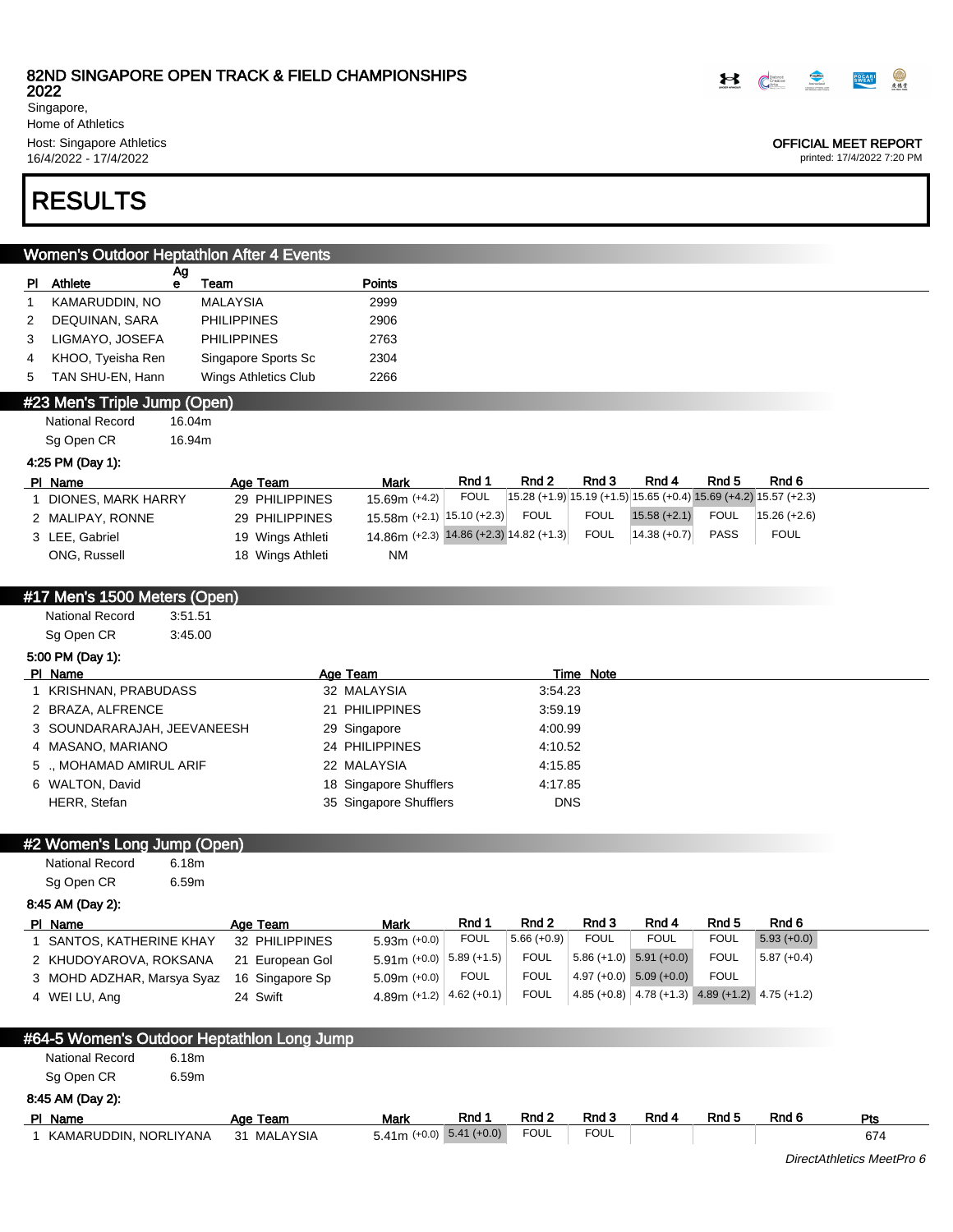2022 Singapore,

Home of Athletics Host: Singapore Athletics 16/4/2022 - 17/4/2022

OFFICIAL MEET REPORT

printed: 17/4/2022 7:20 PM

# RESULTS

## #64-5 Women's Outdoor Heptathlon Long Jump (cont'd)

| 8:45 AM (Day 2):            |                  |                                                                             |       |             |               |       |                  |       |     |  |  |  |  |
|-----------------------------|------------------|-----------------------------------------------------------------------------|-------|-------------|---------------|-------|------------------|-------|-----|--|--|--|--|
| PI Name                     | Age Team         | <b>Mark</b>                                                                 | Rnd 1 | Rnd 2       | Rnd 3         | Rnd 4 | Rnd <sub>5</sub> | Rnd 6 | Pts |  |  |  |  |
| 2 DEQUINAN, SARAH           | 26 PHILIPPINES   | $5.37m$ (+0.0) $5.37$ (+0.0)                                                |       | <b>FOUL</b> | $5.32 (+1.0)$ |       |                  |       | 663 |  |  |  |  |
| 3 LIGMAYO, JOSEFA           | 26 PHILIPPINES   | $5.34$ m (+1.4) $\vert 5.28$ (+0.0) $\vert 5.25$ (+1.1) $\vert 5.34$ (+1.4) |       |             |               |       |                  |       | 654 |  |  |  |  |
| 4 TAN SHU-EN, Hannah Esther | 23 Wings Athleti | $5.03\text{m}$ (+0.1) 4.96 (+0.0) 4.95 (+0.1) 5.03 (+0.1)                   |       |             |               |       |                  |       | 567 |  |  |  |  |
| 5 KHOO, Tyeisha Rene Misson | 19 Singapore Sp  | $4.98$ m (+0.0) 4.95 (+0.0) 4.98 (+0.0) 4.98 (+0.0)                         |       |             |               |       |                  |       | 554 |  |  |  |  |

| Women's Outdoor Heptathlon After 5 Events |    |  |
|-------------------------------------------|----|--|
|                                           | Aα |  |

| ΡI | Athlete           | Team                 | <b>Points</b> |
|----|-------------------|----------------------|---------------|
|    | KAMARUDDIN, NO    | MALAYSIA             | 3673          |
|    | DEQUINAN, SARA    | <b>PHILIPPINES</b>   | 3569          |
|    | LIGMAYO, JOSEFA   | <b>PHILIPPINES</b>   | 3417          |
|    | KHOO, Tyeisha Ren | Singapore Sports Sc  | 2858          |
| 5  | TAN SHU-EN, Hann  | Wings Athletics Club | 2833          |
|    | $\frac{1}{2}$     |                      |               |

## #32 Women's Pole Vault (Open)

National Record 3.91m Sg Open CR 4.15m

## 9:00 AM (Day 2):

| PI Name            | Age Team         |                   | Mark 3.00        | 3.20 3.40  |   | 3.60    | 3.80       | 3.90 | 4.00 | 4.10 | 4.20 | 4.33  |
|--------------------|------------------|-------------------|------------------|------------|---|---------|------------|------|------|------|------|-------|
| 1 UY, NATALIE ROSE | 28 PHILIPPINES   | 4.20m             | P                | P          | P | P       | P          | O    | O    | XO   | XXO  | XXX X |
| 2 YANG, RACHEL     | 40 Singapore     | 3.60 <sub>m</sub> | $\mathsf{P}$     | P          | O | $\circ$ | <b>XXX</b> |      |      |      |      |       |
| 3 TAY, Esther      | 17 Club Zoom     | 3.00m             | XO               | <b>XXX</b> |   |         |            |      |      |      |      |       |
| 3 SIA, Cherlin     | 21 Club Zoom     | 3.00 <sub>m</sub> | XO               | <b>XXX</b> |   |         |            |      |      |      |      |       |
| 5 TAN, Shayne      | 19 Club Zoom     | 3.00m XO          |                  | XXX        |   |         |            |      |      |      |      |       |
| 6 TAN, Maxim       | 19 Wings Athleti | 2.80m XXX         |                  |            |   |         |            |      |      |      |      |       |
| PI Name            | Age Team         |                   | <u>Mark</u> 2.60 | 2.80       |   |         |            |      |      |      |      |       |
| 3 TAY, Esther      | 17 Club Zoom     | (cont'd)          | $\circ$          | $\circ$    |   |         |            |      |      |      |      |       |
| 5 TAN, Shayne      | 19 Club Zoom     | (cont'd)          | P                | XO         |   |         |            |      |      |      |      |       |
| 6 TAN, Maxim       | 19 Wings Athleti | 2.80m             | $\circ$          | $\circ$    |   |         |            |      |      |      |      |       |
| SHI, Jiayi Joey    | 22 Nanyang Tec   |                   | NH XXX           |            |   |         |            |      |      |      |      |       |

### #19 Men's 5000 Meters (Open)

| National Record | 14:44.21 |
|-----------------|----------|
| Sg Open CR      | 14:06.50 |

| 9:10 AM (Day 2):  |                          |            |           |
|-------------------|--------------------------|------------|-----------|
| PI Name           | Age Team                 |            | Time Note |
| 1 GURUNG, Subas   | 25 Wings Athletics Club  | 16:04.44   |           |
| 2 BRAZA, ALFRENCE | 21 PHILIPPINES           | 16:47.74   |           |
| 3 WALTON, David   | 18 Singapore Shufflers   | 17:29.71   |           |
| 4 FOO, Gerald     | 24 National University S | 18:27.58   |           |
| KO, Keane         | 22 Club Zoom             | <b>DNS</b> |           |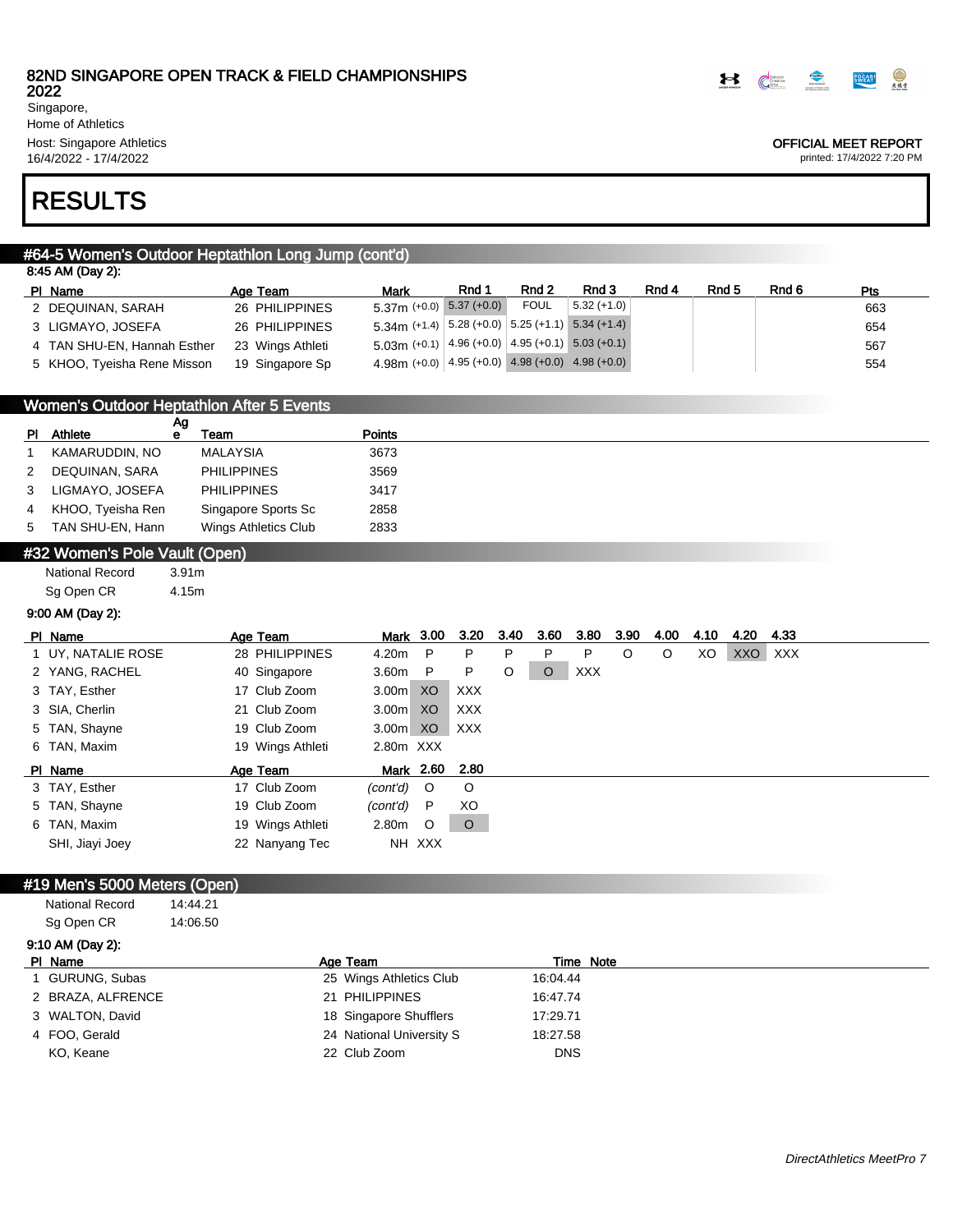

Singapore, Home of Athletics Host: Singapore Athletics

16/4/2022 - 17/4/2022

# RESULTS

| #22 Women's Discus (Open)        |                  |                          |       |             |                    |             |             |             |
|----------------------------------|------------------|--------------------------|-------|-------------|--------------------|-------------|-------------|-------------|
| <b>National Record</b><br>49.91m |                  |                          |       |             |                    |             |             |             |
| Sg Open CR<br>57.82m             |                  |                          |       |             |                    |             |             |             |
| 9:45 AM (Day 2):                 |                  |                          |       |             |                    |             |             |             |
| PI Name                          | Age Team         | Mark                     | Rnd 1 | Rnd 2       | Rnd 3              | Rnd 4       | Rnd 5       | Rnd 6       |
| 1 KUNG NI, QUEENIE TING          | 25 MALAYSIA      | 46.27m                   | 44.27 | 43.39       | 45.30              | <b>PASS</b> | 44.60       | 46.27       |
| 2 KANG NI, CHOO                  | 28 MALAYSIA      | 44.11m                   | 44.11 | <b>PASS</b> | 43.62              | 41.42       | 41.79       | <b>PASS</b> |
| 3 YEE WAI TENG, Melissa          | 24 Singapore Ins | 33.82m                   | 33.38 | 31.44       | 31.05              | 33.82       | <b>PASS</b> | <b>PASS</b> |
|                                  |                  |                          |       |             |                    |             |             |             |
| #10 Women's 100 Meters (Open)    |                  |                          |       |             |                    |             |             |             |
| <b>National Record</b><br>11.58  |                  |                          |       |             |                    |             |             |             |
| Sg Open CR<br>11.69              |                  |                          |       |             |                    |             |             |             |
| 9:55 AM (Day 2):                 |                  |                          |       |             |                    |             |             |             |
| <b>Prelims</b>                   |                  |                          |       |             |                    |             |             |             |
| PI Name                          |                  | Age Team                 |       |             | <b>Time Note</b>   |             | H(PI)       |             |
| 1 VANESA LONTENG, Valentine      |                  | 17 Indonesia             |       |             | 11.79 <sub>q</sub> | $(+0.3)$    | 2(1)        |             |
| 2 PEREIRA, VERONICA SHANTI       |                  | 26 Singapore             |       |             | 12.12q             | $(+0.3)$    | 2(2)        |             |
| 3 LUZON-MEDINA, ELOISA           |                  | 26 PHILIPPINES           |       |             | 12.33q             | $(+0.2)$    | 1(1)        |             |
| 4 LIEW, BERNICE YEE LING         |                  | 19 Singapore             |       |             | 12.46g             | $(+0.2)$    | 1(2)        |             |
| 5 CHANDRAN, KUGAPRIYA            |                  | 24 Singapore             |       |             | 12.53q             | $(+0.3)$    | 2(3)        |             |
| 6 TAN, ELIZABETH ANN SHEE RU     |                  | 19 Singapore             |       |             | 12.58q             | $(+0.3)$    | 2(4)        |             |
| 7 ENRIQUEZ, ROXANNE ROSE ZULUETA |                  | 26 Singapore             |       |             | 12.72q             | $(+0.3)$    | 2(5)        |             |
| 8 GOH, CLARA                     |                  | 22 Singapore             |       |             | 12.89 <sub>g</sub> | $(+0.3)$    | 2(6)        |             |
| 9 ONG, KERSTIN                   |                  | 25 Singapore             |       |             | 12.95              | $(+0.2)$    | 1(3)        |             |
| 10 LIM, GWENDOLYN THERESE        |                  | 20 Singapore             |       |             | 13.36              | $(+0.2)$    | 1(4)        |             |
| 11 TAN, SUI XIN                  |                  | 27 Erovra Club           |       |             | 13.72              | $(+0.2)$    | 1(5)        |             |
|                                  |                  |                          |       |             |                    |             |             |             |
| #9 Men's 100 Meters (Open)       |                  |                          |       |             |                    |             |             |             |
| <b>National Record</b><br>10.37  |                  |                          |       |             |                    |             |             |             |
| Sg Open CR<br>10.30              |                  |                          |       |             |                    |             |             |             |
| 10:15 AM (Day 2):                |                  |                          |       |             |                    |             |             |             |
| <b>Prelims</b>                   |                  |                          |       |             |                    |             |             |             |
| PI Name                          |                  | Age Team                 |       |             | <b>Time Note</b>   |             | H(PI)       |             |
| 1 CHUA, JOSHUA                   |                  | 22 Singapore             |       |             | 10.74q             | $(-0.2)$    | 3(1)        |             |
| 2 NYEPA, JONATHAN                |                  | 26 MALAYSIA              |       |             | 10.80q             | $(-0.2)$    | 3(2)        |             |
| 3 HANAFI, MUHAMMAD HAIQAL        |                  | 23 MALAYSIA              |       |             | 10.83q             | $(-0.2)$    | 3(3)        |             |
| 4 MD SAAT, MUHAMMAD ARSYAD       |                  | 20 MALAYSIA              |       |             | 10.85q             | $(-0.2)$    | 3(4)        |             |
| 5 LOUIS, MARC BRIAN              |                  | 20 Singapore             |       |             | 10.88q             | $(-0.2)$    | 3(5)        |             |
| 6 ISMAIL, MUHAMMAD ZULFIQAR      |                  | 23 MALAYSIA              |       |             | 10.94g             | $(-0.2)$    | 3(6)        |             |
| 7 KOE, IAN                       |                  | 23 Singapore             |       |             | 11.04g             | $(-0.2)$    | 3(7)        |             |
| 8 TEH, Mitchell                  |                  | 25 National University S |       |             | 11.09q             | $(-0.3)$    | 2(1)        |             |
| 9 RAPHAEL, Ryan                  |                  | 19 Wings Athletics Club  |       |             | 11.11              | $(-0.3)$    | 2(2)        |             |
| 10 UBAS, JANRY                   |                  | 28 PHILIPPINES           |       |             | 11.17              | $(-0.3)$    | 2(3)        |             |
| 11 YEO, Gene                     |                  | 20 Reactiv               |       |             | 11.21              | $(-0.2)$    | 1(1)        |             |

- 
- 12 XANDER, HO ANN HENG 22 Singapore 11.25 11.246 (-0.2) 3(8)
- 13 TEOW, Alphonsus 23 National University S 11.25 11.249 (-0.2) 1(2)
- 14 CHNG, Elgene 24 National University S 11.32 (–0.2) 1(3)

#### $\bigcirc$ **POCARI**

OFFICIAL MEET REPORT printed: 17/4/2022 7:20 PM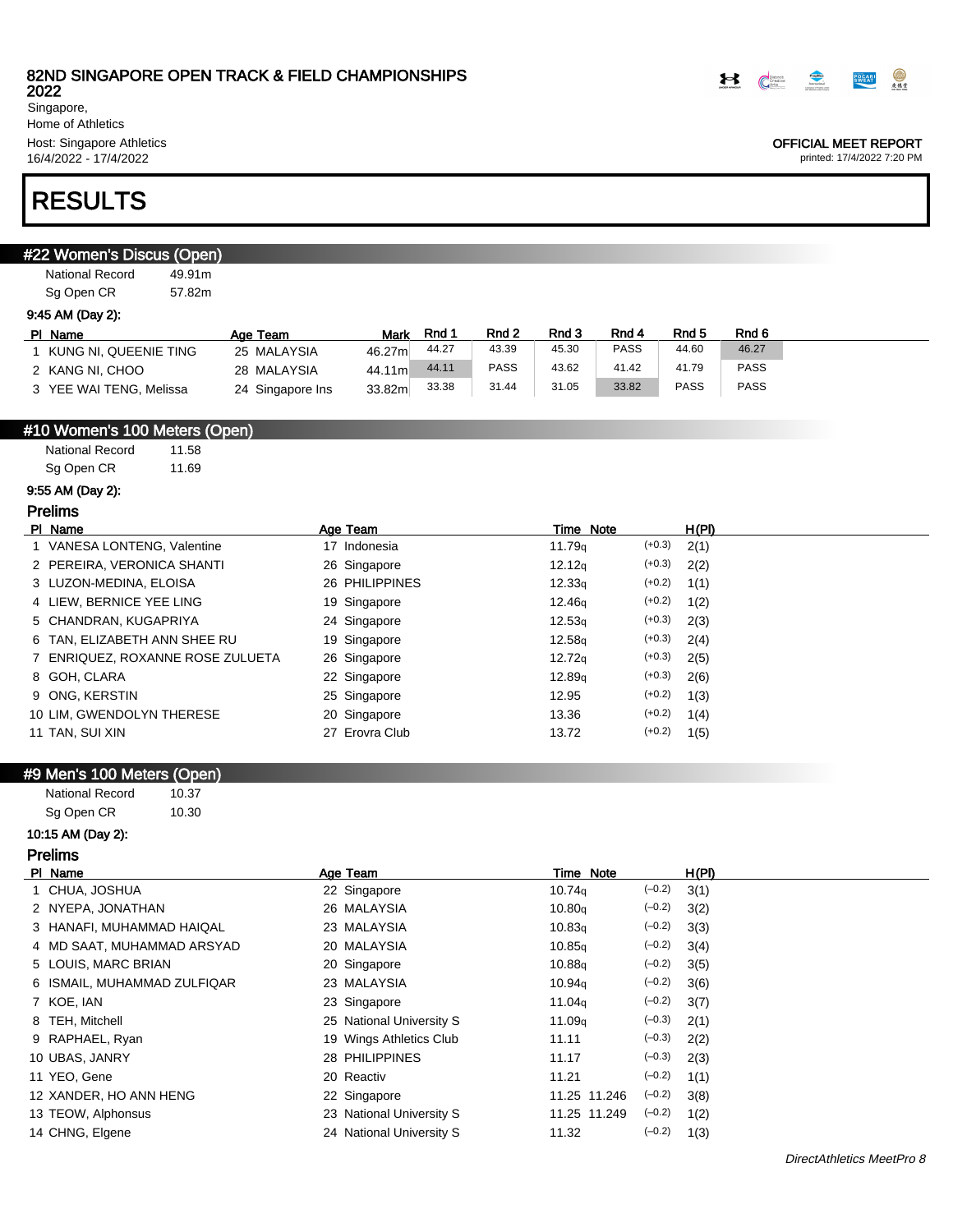2022 Singapore, Home of Athletics Host: Singapore Athletics 16/4/2022 - 17/4/2022

# RESULTS

## #9 Men's 100 Meters (Open) (cont'd)

### 10:15 AM (Day 2): Prelims

| PI Name               | Age Team                 | Time Note  | H(PI)            |
|-----------------------|--------------------------|------------|------------------|
| 15 NICK, Neo          | 27 Regional Training C   | 11.33      | $(-0.2)$<br>1(4) |
| 16 ZULKHAIR, Muhd     | 25 Nanyang Technologi    | 11.38      | $(-0.2)$<br>1(5) |
| 17 BULL, Jonathan     | 25 Wings Athletics Club  | 11.42      | $(-0.2)$<br>1(6) |
| 18 NG, Bryan          | 22 National University S | 11.46      | $(-0.2)$<br>1(7) |
| 19 GAN, lan           | 20 Wings Athletics Club  | 11.49      | $(-0.3)$<br>2(4) |
| 20 DARYL, Tan Hong An | 21 Team Cicada Tracke    | 11.58      | $(-0.3)$<br>2(5) |
| RYAN, Praharsh        | 24 Nanyang Technologi    | <b>DNS</b> |                  |
| SING, HUI             | 25 Singapore             | <b>DNS</b> | 2                |
| <b>TAN, Marcell</b>   | 23 Regional Training C   | <b>DNS</b> | 2                |
|                       |                          |            |                  |

## #13 Men's 400 Meters (Open)

| <b>National Record</b> | 47.02 |
|------------------------|-------|
| Sg Open CR             | 46.25 |

## 11:00 AM (Day 2):

## Prelims

| PI Name                    | Age Team               | Time Note          | H(PI) |
|----------------------------|------------------------|--------------------|-------|
| 1 DEL PRADO, MICHAEL CARLO | 27 PHILIPPINES         | 48.65 <sub>a</sub> | 2(1)  |
| 2 RAMIREZ, FREDERICK       | 24 PHILIPPINES         | 48.66 <sub>g</sub> | 2(2)  |
| 3 QUEK, CALVIN             | 26 Singapore           | 48.84 <sub>g</sub> | 2(3)  |
| 4 LABITA, ALRYHAN          | 21 PHILIPPINES         | 49.54 <sub>g</sub> | 1(1)  |
| 5 MEDINA, FRANCIS          | 26 PHILIPPINES         | 49.82 <sub>g</sub> | 1(2)  |
| 6 NG, CHIN HUI             | 28 Singapore           | 50.09 <sub>q</sub> | 2(4)  |
| 7 MUTHUKUMARAN, Raam Kumar | 18 Singapore Sports Sc | 51.17 <sub>q</sub> | 1(3)  |
| 8 BHARADWAJ, Akash Vijay   | 18 Swift               | 52.30q             | 1(4)  |
| 9 SUBASH, Kisen            | 24 Swift               | 52.83              | 1(5)  |
| TAN, ZONG YANG             | 28 Singapore           | <b>DNS</b>         | 2     |

## #64-6 Women's Outdoor Heptathlon Javelin

| <b>National Record</b> | 51.66m |
|------------------------|--------|
| Sg Open CR             | 55.39m |

#### 11:05 AM (Day 2):

| PI Name                     | Age Team         | Mark    | Rnd 1       | Rnd 2 | Rnd 3       | Rnd 4 | Rnd 5 | Rnd 6 | <b>Pts</b> |  |
|-----------------------------|------------------|---------|-------------|-------|-------------|-------|-------|-------|------------|--|
| DEQUINAN, SARAH             | 26 PHILIPPINES   | 43.36m  | 43.36       | 40.97 | 36.81       |       |       |       | 732        |  |
| 2 KAMARUDDIN, NORLIYANA     | 31 MALAYSIA      | 30.96m  | 26.43       | 30.96 | <b>FOUL</b> |       |       |       | 495        |  |
| 3 LIGMAYO, JOSEFA           | 26 PHILIPPINES   | 29.47m  | <b>FOUL</b> | 29.47 | <b>FOUL</b> |       |       |       | 467        |  |
| 4 TAN SHU-EN, Hannah Esther | 23 Wings Athleti | 22.30m  | 22.30       | 20.72 | 21.54       |       |       |       | 332        |  |
| 5 KHOO, Tyeisha Rene Misson | 19 Singapore Sp  | 19.99ml | 18.21       | 18.14 | 19.99       |       |       |       | 289        |  |

## Women's Outdoor Heptathlon After 6 Events

|              |                 | Ag |                    |               |
|--------------|-----------------|----|--------------------|---------------|
| <b>PI</b>    | Athlete         | е  | Team               | <b>Points</b> |
| $\mathbf{1}$ | DEQUINAN, SARA  |    | <b>PHILIPPINES</b> | 4301          |
| 2            | KAMARUDDIN, NO  |    | <b>MALAYSIA</b>    | 4168          |
| 3            | LIGMAYO, JOSEFA |    | <b>PHILIPPINES</b> | 3884          |



#### OFFICIAL MEET REPORT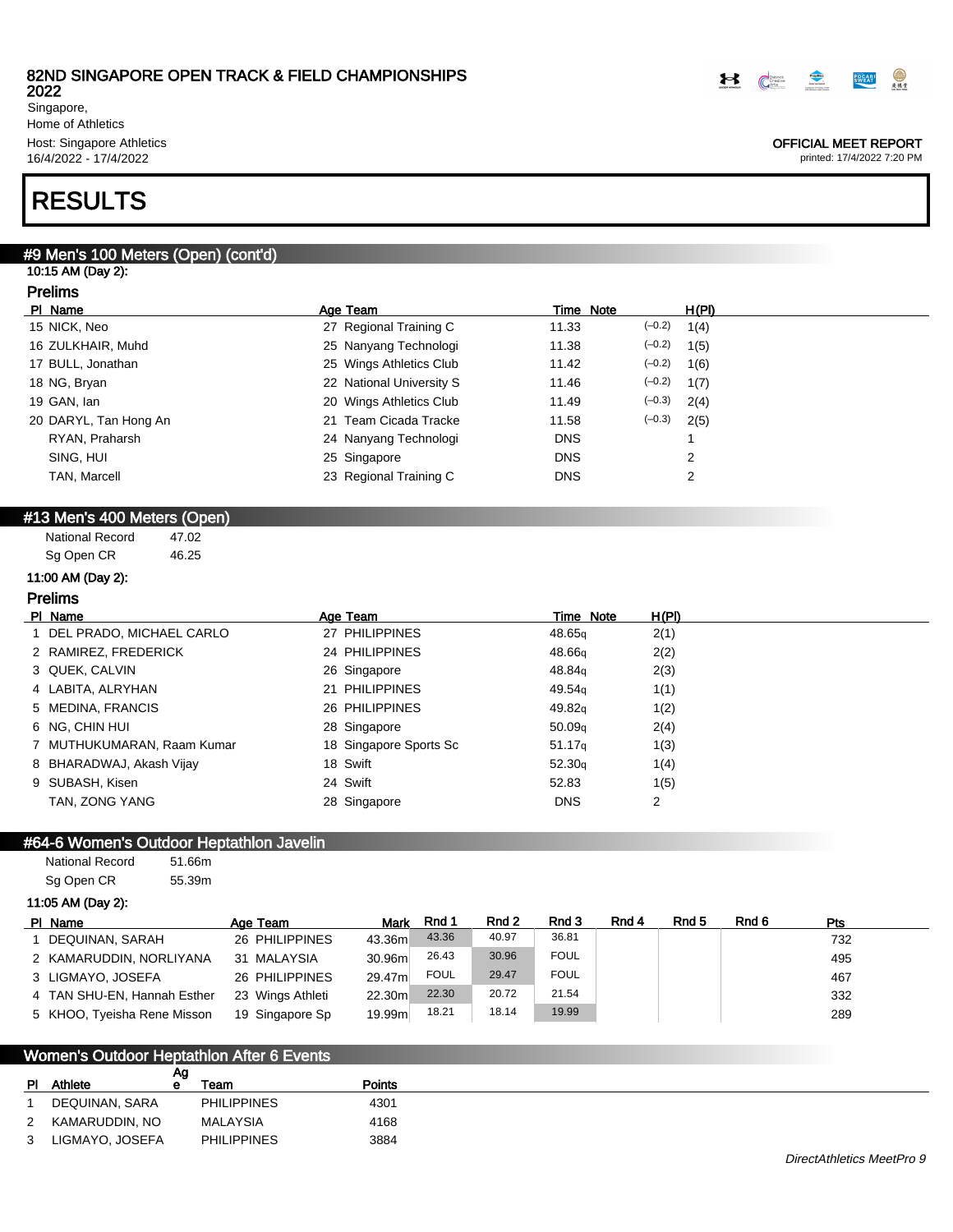2022 Singapore,

Home of Athletics Host: Singapore Athletics 16/4/2022 - 17/4/2022

## RESULTS

| Women's Outdoor Heptathlon After 6 Events (cont'd) |                             |                   |                             |                |              |               |                           |                                       |               |               |
|----------------------------------------------------|-----------------------------|-------------------|-----------------------------|----------------|--------------|---------------|---------------------------|---------------------------------------|---------------|---------------|
|                                                    | PI Athlete                  | Ag<br>e           | Team                        | Points         |              |               |                           |                                       |               |               |
| 4                                                  | TAN SHU-EN, Hann            |                   | <b>Wings Athletics Club</b> | 3165           |              |               |                           |                                       |               |               |
| 5                                                  | KHOO, Tyeisha Ren           |                   | Singapore Sports Sc         | 3147           |              |               |                           |                                       |               |               |
|                                                    | #1 Men's Long Jump (Open)   |                   |                             |                |              |               |                           |                                       |               |               |
|                                                    | <b>National Record</b>      | 7.62m             |                             |                |              |               |                           |                                       |               |               |
|                                                    | Sg Open CR                  | 7.99m             |                             |                |              |               |                           |                                       |               |               |
|                                                    | 1:30 PM (Day 2):            |                   |                             |                |              |               |                           |                                       |               |               |
|                                                    | PI Name                     |                   | Age Team                    | <b>Mark</b>    | Rnd 1        | Rnd 2         | Rnd 3                     | Rnd 4                                 | Rnd 5         | Rnd 6         |
|                                                    | 1 ANURA, ANDRE              |                   | 23 MALAYSIA                 | $7.60m (+1.2)$ | <b>FOUL</b>  | <b>FOUL</b>   |                           | $7.60 (+1.2) 6.95 (+0.5)$             | $7.44 (+2.2)$ | <b>FOUL</b>   |
|                                                    | 2 UBAS, JANRY               |                   | 28 PHILIPPINES              | $7.52m (+0.0)$ | $7.38(+1.0)$ | $7.52 (+0.0)$ | $7.42 (+1.1)$ 7.46 (+1.1) |                                       | <b>FOUL</b>   | $7.49 (+1.2)$ |
|                                                    | 3 TOH, Tedd                 |                   | 20 Wings Athleti            | $6.93m (+1.6)$ | <b>FOUL</b>  | $6.77(+1.0)$  |                           | $6.92 (+1.4) 6.60 (+1.4) 6.93 (+1.6)$ |               | $6.72 (+0.0)$ |
|                                                    | 4 ZHUO, Zhe Heng Tertius    |                   | 18 Singapore Sp             | $6.36m (+1.1)$ | <b>FOUL</b>  | <b>FOUL</b>   |                           | $6.34 (+1.8)$ 5.02 (+0.9) 6.36 (+1.1) |               | <b>FOUL</b>   |
|                                                    | 5 ONG, Isaac                |                   | 18 Wings Athleti            | 4.53m $(+0.5)$ | <b>PASS</b>  | <b>FOUL</b>   | <b>FOUL</b>               | <b>FOUL</b>                           | $4.53 (+0.5)$ | <b>FOUL</b>   |
|                                                    |                             |                   |                             |                |              |               |                           |                                       |               |               |
|                                                    | #31 Men's Pole Vault (Open) |                   |                             |                |              |               |                           |                                       |               |               |
|                                                    | <b>National Record</b>      | 5.01 <sub>m</sub> |                             |                |              |               |                           |                                       |               |               |
|                                                    | Sg Open CR                  | 5.55m             |                             |                |              |               |                           |                                       |               |               |
|                                                    | 2:00 PM (Day 2):            |                   |                             |                |              |               |                           |                                       |               |               |
|                                                    |                             |                   |                             |                |              |               |                           |                                       |               |               |

| PI Name          | Age Team         | Mark 3.90 |              | 4.10 | 4.30       | 4.50    | 4.60       |
|------------------|------------------|-----------|--------------|------|------------|---------|------------|
| 1 KOH, Wei Shien | 27 National Univ | 4.50m     | P            | P.   | XO         | $\circ$ | <b>XXX</b> |
| 2 WONG, Clevon   | 22 National Univ | 4.50m     | P            | P    | XO         | XO      | <b>XXX</b> |
| 3 LOW, Jun Yu    | 21 Club Zoom     | 4.50m     | P            | P.   | O          | XXO     | <b>XXX</b> |
| 4 ANG, Guo Jun   | 31 Club Zoom     | 4.30m     | P            | XXO  | $\circ$    | XX      | X          |
| CHEONG, Joseph   | 15 Club Zoom     |           | NH XXX       |      |            |         |            |
| WEE, Elliott     | 20 Club Zoom     | NH        | P.           | P    | <b>XXX</b> |         |            |
| KOH, Aaron       | 27 Club Zoom     | NΗ        | $\mathsf{P}$ | P    | P          | XXX.    |            |
| CHUA, Oliver     | 18 Wings Athleti | NΗ        |              |      |            |         |            |
| TEW, Enoch       | 17 Wings Athleti | NΗ        |              |      |            |         |            |
|                  |                  |           |              |      |            |         |            |

## #10 Women's 100 Meters (Open)

National Record 11.58 Sg Open CR 11.69

## 2:30 PM (Day 2):

| Wind: $(-0.8)$ |
|----------------|
|                |

| PI Name                          | Age Team       | Time Note |  |
|----------------------------------|----------------|-----------|--|
| 1 VANESA LONTENG, Valentine      | 17 Indonesia   | 11.77     |  |
| 2 PEREIRA, VERONICA SHANTI       | 26 Singapore   | 11.93     |  |
| 3 LUZON-MEDINA, ELOISA           | 26 PHILIPPINES | 12.40     |  |
| 4 TAN, ELIZABETH ANN SHEE RU     | 19 Singapore   | 12.46     |  |
| 5 CHANDRAN, KUGAPRIYA            | 24 Singapore   | 12.49     |  |
| 6 LIEW. BERNICE YEE LING         | 19 Singapore   | 12.56     |  |
| 7 ENRIQUEZ, ROXANNE ROSE ZULUETA | 26 Singapore   | 12.77     |  |
| 8 GOH, CLARA                     | 22 Singapore   | 12.85     |  |
|                                  |                |           |  |



#### OFFICIAL MEET REPORT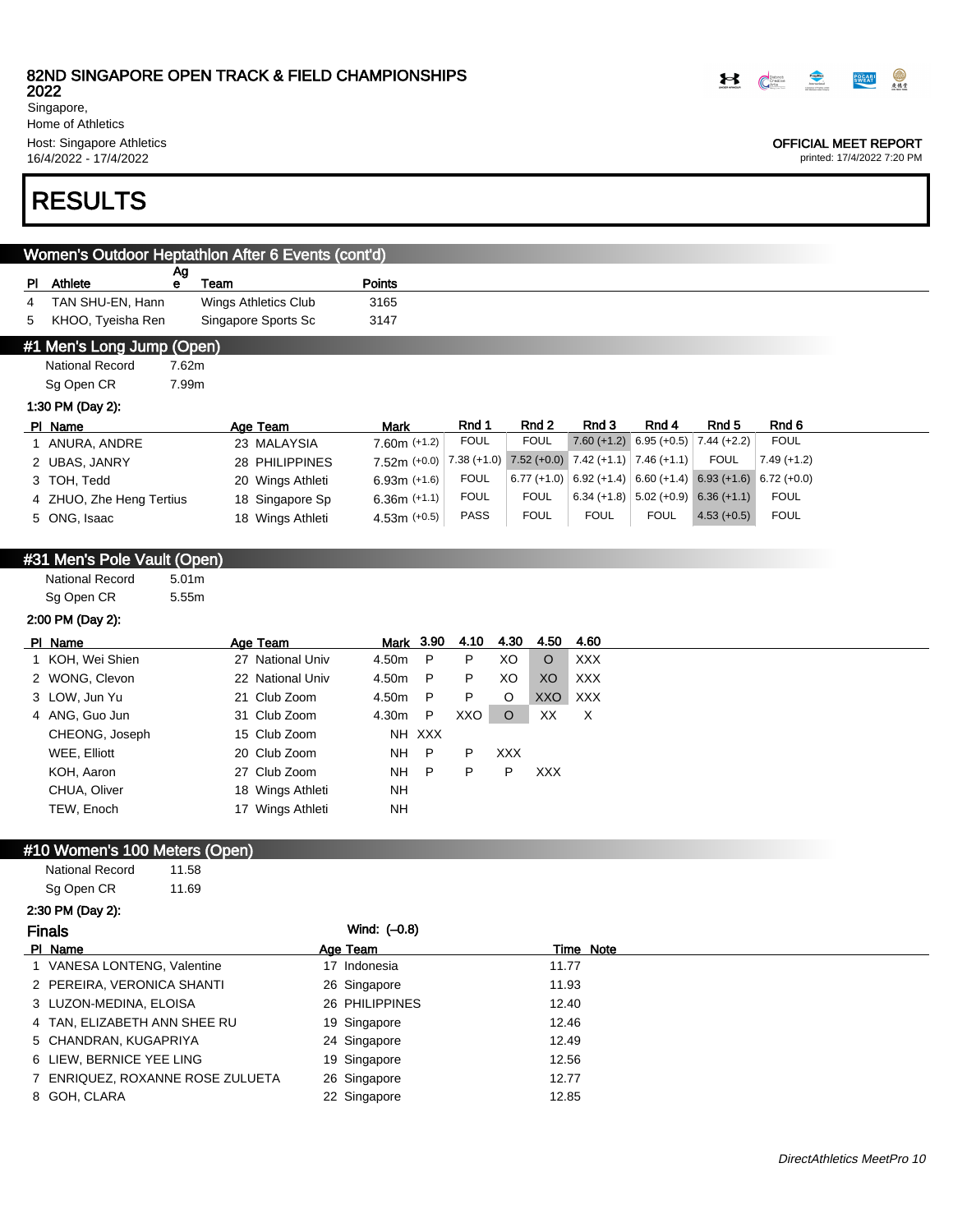2022

Singapore, Home of Athletics Host: Singapore Athletics 16/4/2022 - 17/4/2022

# RESULTS

| <u>#9 Men</u> 's 100 Meters (Open)  |        |          |                            |       |       |                    |       |                  |       |                            |
|-------------------------------------|--------|----------|----------------------------|-------|-------|--------------------|-------|------------------|-------|----------------------------|
| <b>National Record</b>              | 10.37  |          |                            |       |       |                    |       |                  |       |                            |
| Sg Open CR                          | 10.30  |          |                            |       |       |                    |       |                  |       |                            |
| 2:40 PM (Day 2):                    |        |          |                            |       |       |                    |       |                  |       |                            |
| <b>Finals</b>                       |        |          | Wind: (-1.5)               |       |       |                    |       |                  |       |                            |
| PI Name                             |        |          | Age Team                   |       |       | Time Note          |       |                  |       |                            |
| 1 NYEPA, JONATHAN                   |        |          | 26 MALAYSIA                |       |       | 10.66              |       |                  |       |                            |
| 2 LOUIS, MARC BRIAN                 |        |          | 20 Singapore               |       |       | 10.67              |       |                  |       |                            |
| 3 HANAFI, MUHAMMAD HAIQAL           |        |          | 23 MALAYSIA                |       |       | 10.75              |       |                  |       |                            |
| 4 MD SAAT, MUHAMMAD ARSYAD          |        |          | 20 MALAYSIA                |       |       | 10.77              |       |                  |       |                            |
| 5 ISMAIL, MUHAMMAD ZULFIQAR         |        |          | 23 MALAYSIA                |       |       | 10.79              |       |                  |       |                            |
| 6 CHUA, JOSHUA                      |        |          | 22 Singapore               |       |       | 10.83              |       |                  |       |                            |
| 7 KOE, IAN                          |        |          | 23 Singapore               |       |       | 10.93              |       |                  |       |                            |
| 8 TEH, Mitchell                     |        |          | 25 National University S   |       |       | 11.21              |       |                  |       |                            |
|                                     |        |          |                            |       |       |                    |       |                  |       |                            |
| #14 Women's 400 Meters (Open)       |        |          |                            |       |       |                    |       |                  |       |                            |
| National Record                     | 54.18  |          |                            |       |       |                    |       |                  |       |                            |
| Sg Open CR                          | 52.17  |          |                            |       |       |                    |       |                  |       |                            |
| 4:40 PM (Day 2):                    |        |          |                            |       |       |                    |       |                  |       |                            |
| PI Name<br>1 LUMAPAS, JESSEL        |        |          | Age Team<br>22 PHILIPPINES |       |       | Time Note<br>57.75 |       |                  |       |                            |
|                                     |        |          | 27 PHILIPPINES             |       |       |                    |       |                  |       |                            |
| 2 SCHRIJVERS, MAUREEN EMILY         |        |          |                            |       |       | 59.03              |       |                  |       |                            |
| 3 JANSSEN, Louisa Helena            |        |          | 19 Singapore Sports Sc     |       |       | 1:03.67            |       |                  |       |                            |
| 4 HO, Zhi Ling                      |        |          | 17 Wings Athletics Club    |       |       | 1:04.13            |       |                  |       |                            |
| HIA, Jing Lin, Alicia               |        |          | 20 National University S   |       |       | <b>DNS</b>         |       |                  |       |                            |
| #13 Men's 400 Meters (Open)         |        |          |                            |       |       |                    |       |                  |       |                            |
| <b>National Record</b>              | 47.02  |          |                            |       |       |                    |       |                  |       |                            |
| Sg Open CR                          | 46.25  |          |                            |       |       |                    |       |                  |       |                            |
| 4:50 PM (Day 2):                    |        |          |                            |       |       |                    |       |                  |       |                            |
| <b>Finals</b>                       |        |          |                            |       |       |                    |       |                  |       |                            |
| PI Name                             |        |          | Age Team                   |       |       | <b>Time Note</b>   |       |                  |       |                            |
| 1 QUEK, CALVIN                      |        |          | 26 Singapore               |       |       | 48.25              |       |                  |       |                            |
| 2 RAMIREZ, FREDERICK                |        |          | 24 PHILIPPINES             |       |       | 48.51              |       |                  |       |                            |
| 3 LABITA, ALRYHAN                   |        |          | 21 PHILIPPINES             |       |       | 49.99              |       |                  |       |                            |
| 4 MUTHUKUMARAN, Raam Kumar          |        |          | 18 Singapore Sports Sc     |       |       | 51.47              |       |                  |       |                            |
| 5 BHARADWAJ, Akash Vijay            |        |          | 18 Swift                   |       |       | 52.70              |       |                  |       |                            |
| 6 NG, CHIN HUI                      |        |          | 28 Singapore               |       |       | 52.75              |       |                  |       |                            |
| <b>MEDINA, FRANCIS</b>              |        |          | 26 PHILIPPINES             |       |       | <b>DNF</b>         |       |                  |       |                            |
| DEL PRADO, MICHAEL CARLO            |        |          | 27 PHILIPPINES             |       |       | <b>DNF</b>         |       |                  |       |                            |
|                                     |        |          |                            |       |       |                    |       |                  |       |                            |
| #21 Men's Discus (Open)             |        |          |                            |       |       |                    |       |                  |       |                            |
| <b>National Record</b>              | 59.87m |          |                            |       |       |                    |       |                  |       |                            |
| Sg Open CR                          | 57.59m |          |                            |       |       |                    |       |                  |       |                            |
| 4:55 PM (Day 2):                    |        |          |                            |       |       |                    |       |                  |       |                            |
| PI Name                             |        | Age Team | Mark                       | Rnd 1 | Rnd 2 | Rnd 3              | Rnd 4 | Rnd <sub>5</sub> | Rnd 6 |                            |
| 1 SHAMSHUDDIN, MUHAMMAD 27 MALAYSIA |        |          | 59.15m                     | 59.15 | 57.54 | 56.82              | 56.70 | <b>FOUL</b>      | 58.21 |                            |
|                                     |        |          |                            |       |       |                    |       |                  |       | DirectAthletics MeetPro 11 |



#### OFFICIAL MEET REPORT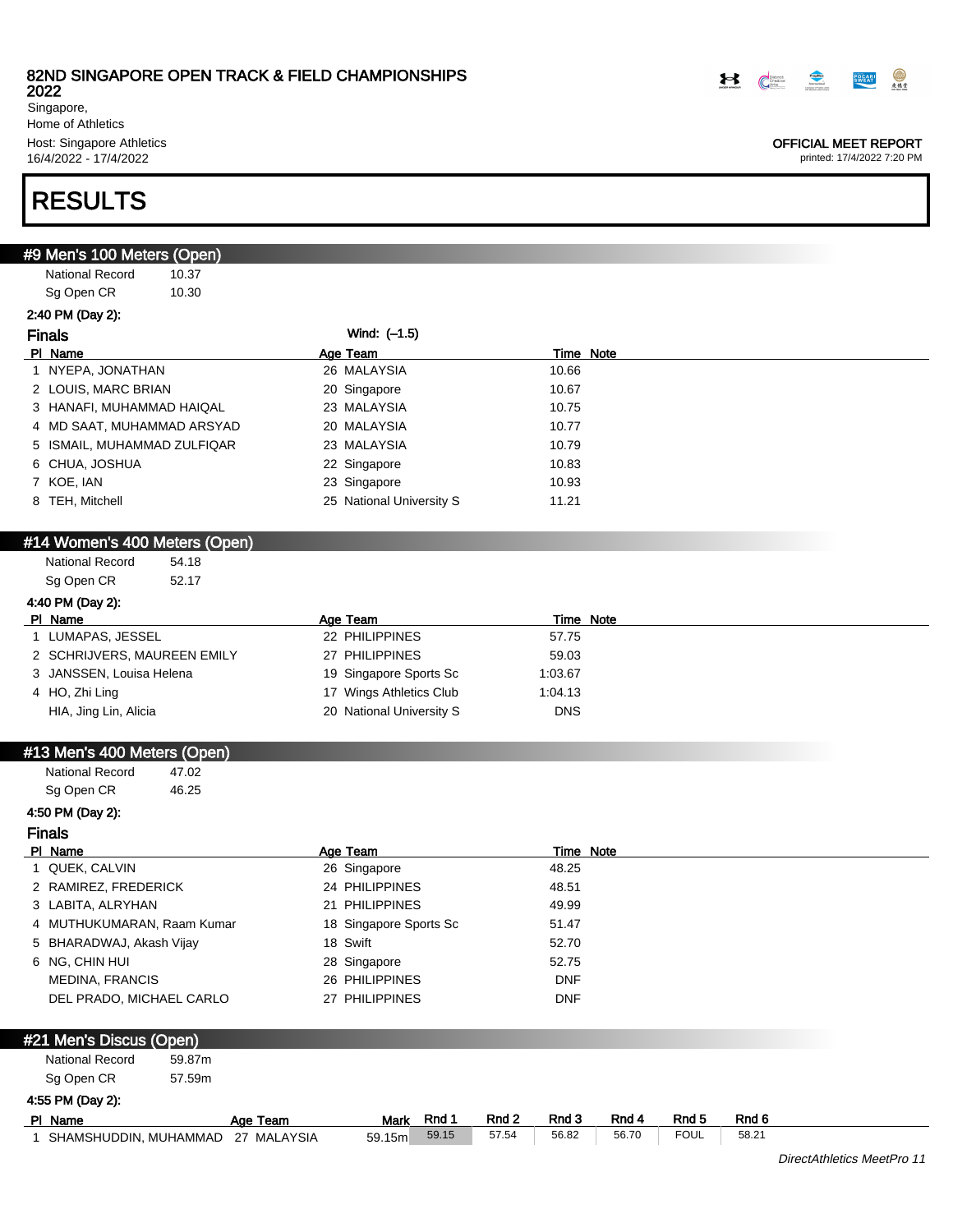

2022 Singapore, Home of Athletics Host: Singapore Athletics 16/4/2022 - 17/4/2022

## OFFICIAL MEET REPORT

printed: 17/4/2022 7:20 PM

# RESULTS

## #21 Men's Discus (Open) (cont'd)

| 4:55 PM (Day 2):      |                  |             |       |             |       |       |             |             |
|-----------------------|------------------|-------------|-------|-------------|-------|-------|-------------|-------------|
| PI Name               | Age Team         | <b>Mark</b> | Rnd 1 | Rnd 2       | Rnd 3 | Rnd 4 | Rnd 5       | Rnd 6       |
| 2 MANTUA, JOHN ALBERT | 30 PHILIPPINES   | 49.57m      | 49.57 | 48.97       | 46.21 | 47.23 | 46.73       | 46.53       |
| 3 YEE, Chun Wai, Eric | 23 National Univ | 47.67m      | 46.92 | 47.67       | 46.50 | 45.85 | <b>FOUL</b> | 46.40       |
| 4 TOH, Wei De         | 36 Wings Athleti | 38.51m      | 38.24 | 38.51       | 37.85 | 37.82 | <b>FOUL</b> | <b>FOUL</b> |
| 5 TAN, Ting Jun       | 25 National Univ | 34.97m      | 34.25 | <b>FOUL</b> | 31.73 | 34.40 | 34.01       | 34.97       |
| UBAS. JANRY           | 28 PHILIPPINES   | <b>NM</b>   |       |             |       |       |             |             |

## #38 Women's 800 Meters (Open)

National Record 2:07.40 Sg Open CR 2:04.57

|  | 5:10 PM (Day 2): |  |
|--|------------------|--|
|  |                  |  |

| PI Name             | Age Team                 | Time Note |
|---------------------|--------------------------|-----------|
| GAN KAI-LIN, Steffi | 23 Singapore Institute o | 2:35.43   |
| 2 CHAM. SI NING     | 15 Erovra Club           | 2:36.34   |
| 3 ELIZA. Koh        | 24 National University S | 2:36.70   |
| 4 NG. YEW CHEO      | 36 Cougar Athletic Asso  | 2:36.77   |

## #37 Men's 800 Meters (Open)

National Record 1:49.90 Sg Open CR 1:47.25

### 5:20 PM (Day 2):

| PI Name                      | Age Team               | Time Note  |
|------------------------------|------------------------|------------|
| 1 MURUGAN, AVINESHWER AUSTIN | 20 MALAYSIA            | 1:55.14    |
| 2 GIRON, EDWIN JR            | 23 PHILIPPINES         | 1:55.27    |
| 3 FAYIZ, Mohamed Haja        | 33 Swift               | 1:59.29    |
| 4 SUBASH, Kisen              | 24 Swift               | 2:05.17    |
| HERR, Stefan                 | 35 Singapore Shufflers | <b>DNS</b> |

## #64-7 Women's Outdoor Heptathlon 800 Meters

| National Record | 2:07.40 |
|-----------------|---------|
| Sg Open CR      | 2:04.57 |

#### 5:40 PM (Day 2):

| PI Name                     | Age Team                | Time Note | Pts |
|-----------------------------|-------------------------|-----------|-----|
| I KAMARUDDIN, NORLIYANA     | 31 MALAYSIA             | 2:28.89   | 707 |
| 2 DEQUINAN, SARAH           | 26 PHILIPPINES          | 2:28.91   | 707 |
| 3 LIGMAYO, JOSEFA           | 26 PHILIPPINES          | 2:37.49   | 602 |
| 4 KHOO, Tyeisha Rene Misson | 19 Singapore Sports Sc  | 2:42.79   | 541 |
| 5 TAN SHU-EN, Hannah Esther | 23 Wings Athletics Club | 2:51.32   | 450 |

### Women's Outdoor Heptathlon After 7 Events

|             |                   | Αg |                     |        |
|-------------|-------------------|----|---------------------|--------|
| PL.         | Athlete           | е  | Team                | Points |
|             | DEQUINAN, SARA    |    | <b>PHILIPPINES</b>  | 5008   |
| $2^{\circ}$ | KAMARUDDIN. NO    |    | <b>MALAYSIA</b>     | 4875   |
| 3           | LIGMAYO, JOSEFA   |    | <b>PHILIPPINES</b>  | 4486   |
| 4           | KHOO, Tyeisha Ren |    | Singapore Sports Sc | 3688   |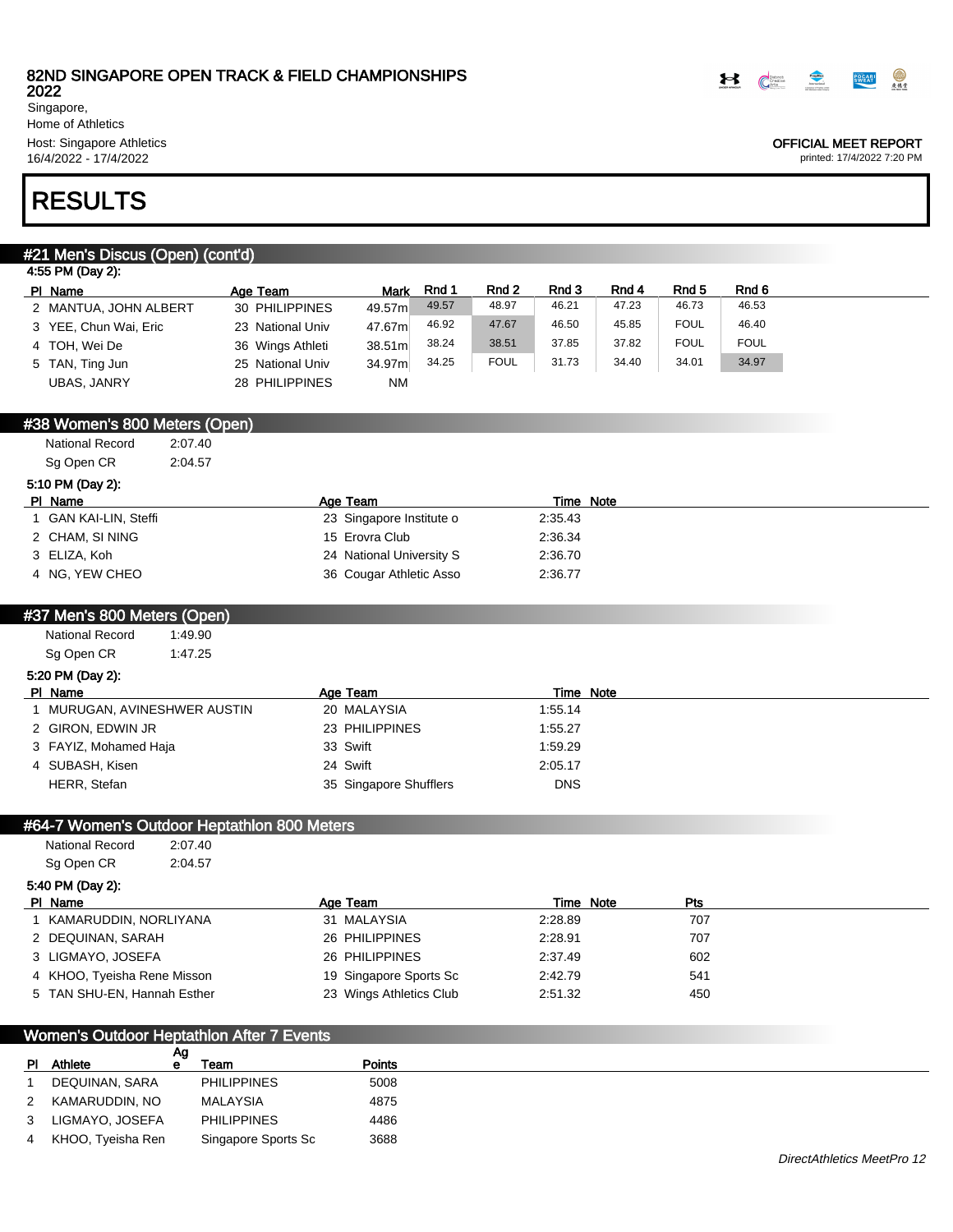Singapore, Home of Athletics Host: Singapore Athletics 16/4/2022 - 17/4/2022

# RESULTS

#### Women's Outdoor Heptathlon After 7 Events (cont'd)  $\overline{\mathbf{A}}$

| PI | Athlete                               | гw<br>е | Team   |                      | <b>Points</b>     |                 |          |           |         |         |  |
|----|---------------------------------------|---------|--------|----------------------|-------------------|-----------------|----------|-----------|---------|---------|--|
| 5  | TAN SHU-EN, Hann                      |         |        | Wings Athletics Club | 3615              |                 |          |           |         |         |  |
|    | #64 Women's Outdoor Heptathlon (Open) |         |        |                      |                   |                 |          |           |         |         |  |
|    | PI Name                               | Age     | Points | 100H                 | High Jump         | <b>Shot Put</b> | 200      | Long Jump | Javelin | 800     |  |
|    | DEQUINAN, SARA                        | 26      | 5008   | 15.23                | 1.64m             | 10.56m          | 26.59    | 5.37m     | 43.36m  | 2:28.91 |  |
|    | <b>PHILIPPINES</b>                    |         |        | $(+0.2)$             |                   |                 | $(+0.7)$ | $(+0.0)$  |         |         |  |
|    |                                       |         |        | 811                  | 783               | 566             | 746      | 663       | 732     | 707     |  |
|    | 2 KAMARUDDIN, NO                      | 31      | 4875   | 15.27                | 1.70m             | 11.69m          | 27.18    | 5.41m     | 30.96m  | 2:28.89 |  |
|    | <b>MALAYSIA</b>                       |         |        | $(+0.2)$             |                   |                 | $(+0.7)$ | $(+0.0)$  |         |         |  |
|    |                                       |         |        | 806                  | 855               | 641             | 697      | 674       | 495     | 707     |  |
| 3  | LIGMAYO, JOSEFA                       | 26      | 4486   | 15.37                | 1.64m             | 10.08m          | 27.73    | 5.34m     | 29.47m  | 2:37.49 |  |
|    | <b>PHILIPPINES</b>                    |         |        | $(+0.2)$             |                   |                 | $(+0.7)$ | $(+1.4)$  |         |         |  |
|    |                                       |         |        | 793                  | 783               | 535             | 652      | 654       | 467     | 602     |  |
|    | 4 KHOO, Tyeisha Ren                   | 19      | 3688   | 15.75                | 1.40m             | 7.43m           | 27.34    | 4.98m     | 19.99m  | 2:42.79 |  |
|    | Singapore Sports Sc                   |         |        | $(+0.2)$             |                   |                 | $(+0.7)$ | $(+0.0)$  |         |         |  |
|    |                                       |         |        | 745                  | 512               | 363             | 684      | 554       | 289     | 541     |  |
| 5  | TAN SHU-EN, Hann                      | 23      | 3615   | 15.79                | 1.37 <sub>m</sub> | 9.14m           | 28.76    | 5.03m     | 22.30m  | 2:51.32 |  |
|    | Wings Athletics Club                  |         |        | $(+0.2)$             |                   |                 | $(+0.7)$ | $(+0.1)$  |         |         |  |
|    |                                       |         |        | 740                  | 481               | 473             | 572      | 567       | 332     | 450     |  |

## #16 Women's 4 x 100m Relay (Open)

National Record 44.96 Sg Open CR 44.60

## 5:50 PM (Day 2):

| PI Team                     |                               |       | Time Note |
|-----------------------------|-------------------------------|-------|-----------|
| Singapore (A)               |                               | 46.06 |           |
| 1) PEREIRA, VERONICA SHANTI | 2) TAN, ELIZABETH ANN SHEE RU |       |           |
| 3) CHANDRAN, KUGAPRIYA      | 4) LIEW, BERNICE YEE LING     |       |           |
| 2 PHILIPPINES (A)           |                               | 47.08 |           |
| 1) LUZON-MEDINA, ELOISA     | 2) ESCOTON, MELISSA           |       |           |
| 3) LUMAPAS, JESSEL          | 4) SANTOS, KATHERINE KHAY     |       |           |
| 3 Singapore (B)             |                               | 48.97 |           |
| 1) ENRIQUEZ, ROXANNE ROSE   | 2) GOH, CLARA                 |       |           |
| 3) ONG, KERSTIN             | 4) LIM, GWENDOLYN THERESE     |       |           |
|                             |                               |       |           |

## #15 Men's 4 x 100m Relay (Open)

| <b>National Record</b> | 39.24                         |                              |       |                  |  |
|------------------------|-------------------------------|------------------------------|-------|------------------|--|
| Sg Open CR             | 39.28                         |                              |       |                  |  |
| 5:40 PM (Day 2):       |                               |                              |       |                  |  |
| PI Team                |                               |                              |       | <b>Time Note</b> |  |
| 1 MALAYSIA (A)         |                               |                              | 39.66 |                  |  |
|                        | 1) MOHD FAHMI, MUHAMMAD AZEEM | 2) ISMAIL, MUHAMMAD ZULFIQAR |       |                  |  |
| 3) NYEPA, JONATHAN     |                               | 4) HANAFI, MUHAMMAD HAIQAL   |       |                  |  |

 $\begin{picture}(180,10) \put(0,0){\vector(1,0){100}} \put(10,0){\vector(1,0){100}} \put(10,0){\vector(1,0){100}} \put(10,0){\vector(1,0){100}} \put(10,0){\vector(1,0){100}} \put(10,0){\vector(1,0){100}} \put(10,0){\vector(1,0){100}} \put(10,0){\vector(1,0){100}} \put(10,0){\vector(1,0){100}} \put(10,0){\vector(1,0){100}} \put(10,0){\vector(1,0){100}}$ 

#### OFFICIAL MEET REPORT

printed: 17/4/2022 7:20 PM

**POCARI** 

 $\bigcirc$